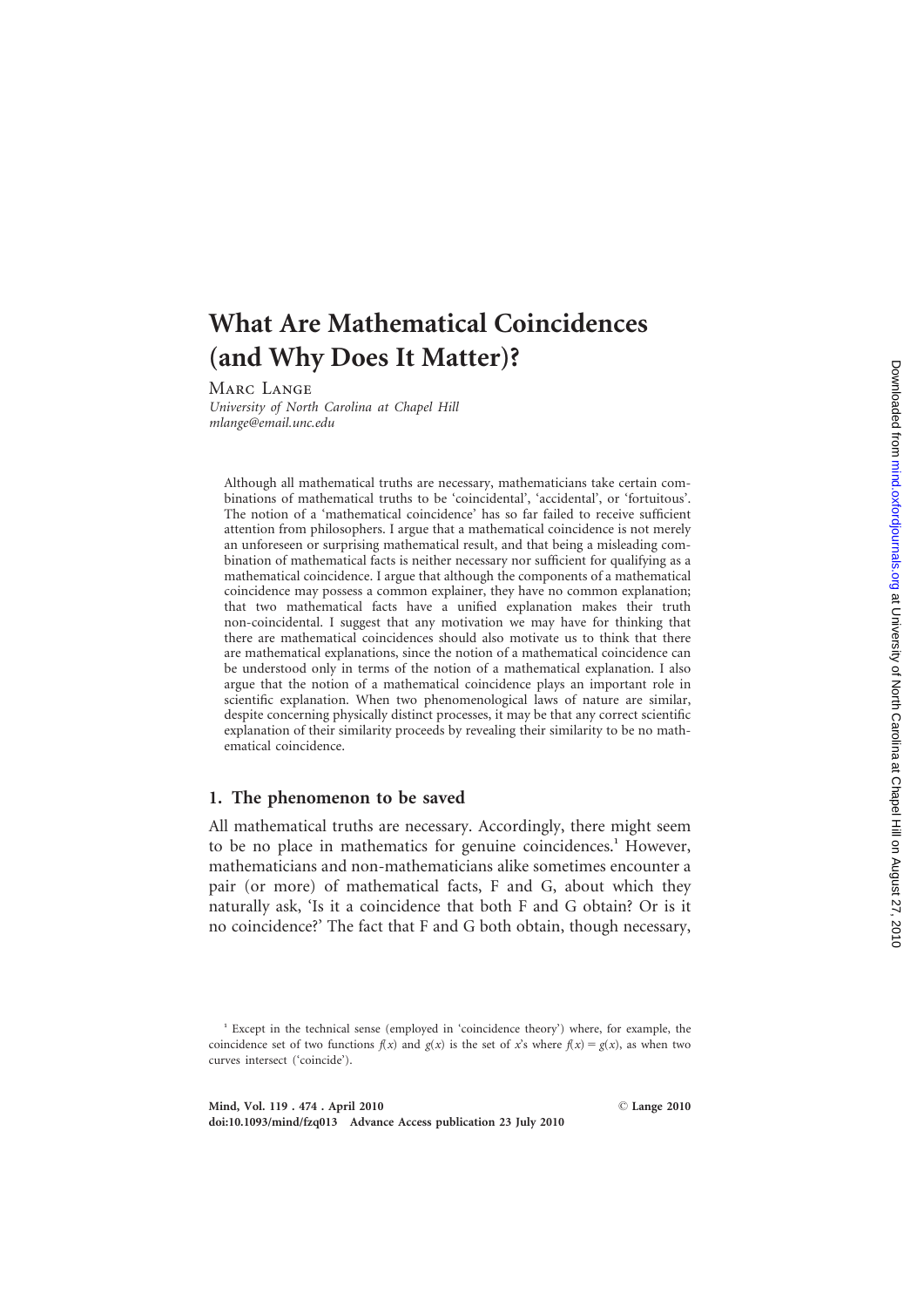may nevertheless be coincidental, accidental, fortuitous. (All of these terms appear in the mathematical literature.) Here are four examples that may easily prompt us to wonder whether a given combination of mathematical facts is a coincidence.

My first example concerns the sum of the first  $n$  natural numbers:  $1 + 2 + ... + (n - 1) + n$ . There are two cases.

When  $n$  is even, we can pair the first and last numbers in the sequence, the second and second-to-last, and so forth. The members of each pair sum to  $n + 1$ . No number is left unpaired, since *n* is even. The number of pairs is  $n/2$  (which is an integer, since *n* is even). Hence, the sum is  $(n+1)n/2$ .

When  $n$  is odd, we can pair the numbers as before, except that the middle number in the sequence is left unpaired. Again, the members of each pair sum to  $n + 1$ . But now there are  $(n - 1)/2$  pairs, since the middle number  $(n + 1)/2$  is unpaired. The total sum is then the sum of the paired numbers plus the middle number:  $(n+1)(n-1)$  $2 + (n+1)/2$ . This expression simplifies to  $(n+1)n/2$ —remarkably, the same as the formula we just derived for even *n*.

Faced with this proof, we might well wonder: Is it a coincidence that the same formula emerges in both cases? Even if you know the answer to this question, I think you can appreciate how it might seem like a mathematical accident — an algebraic miracle — that the second argument arrives at the same formula as the first. The proof I have just given shows it to be necessary that the same formula applies to even n and odd n —but does not show it to be no coincidence. Indeed, the proof (with its two cases) makes it appear coincidental.

Here is another potential mathematical coincidence — from an article by the mathematician Philip Davis, one of the only two papers I know concerning the concept of a mathematical coincidence. <sup>2</sup> Davis (1981, p. 312) points out that the thirteenth digit of the decimal representation of  $\pi$  (= 3.14 159 265 358 979 3...) is the same as the thirteenth digit of the decimal representation of  $e$  (= 2.71 828 182 845) 904 5 … ); both are 9. Again: is this a coincidence?

The other paper about mathematical coincidence is a lovely unpublished piece by Roy Sorensen. He takes this nice example from a brief 'Gleaning' entitled 'A Calculator Coincidence?' appearing on page 283

<sup>&</sup>lt;sup>2</sup> After writing this paper, I learned that mathematical coincidences are briefly examined in Baker forthcoming (which proposes a view similar in some respects to mine), in Corfield 2005 , and in Potter 1993 .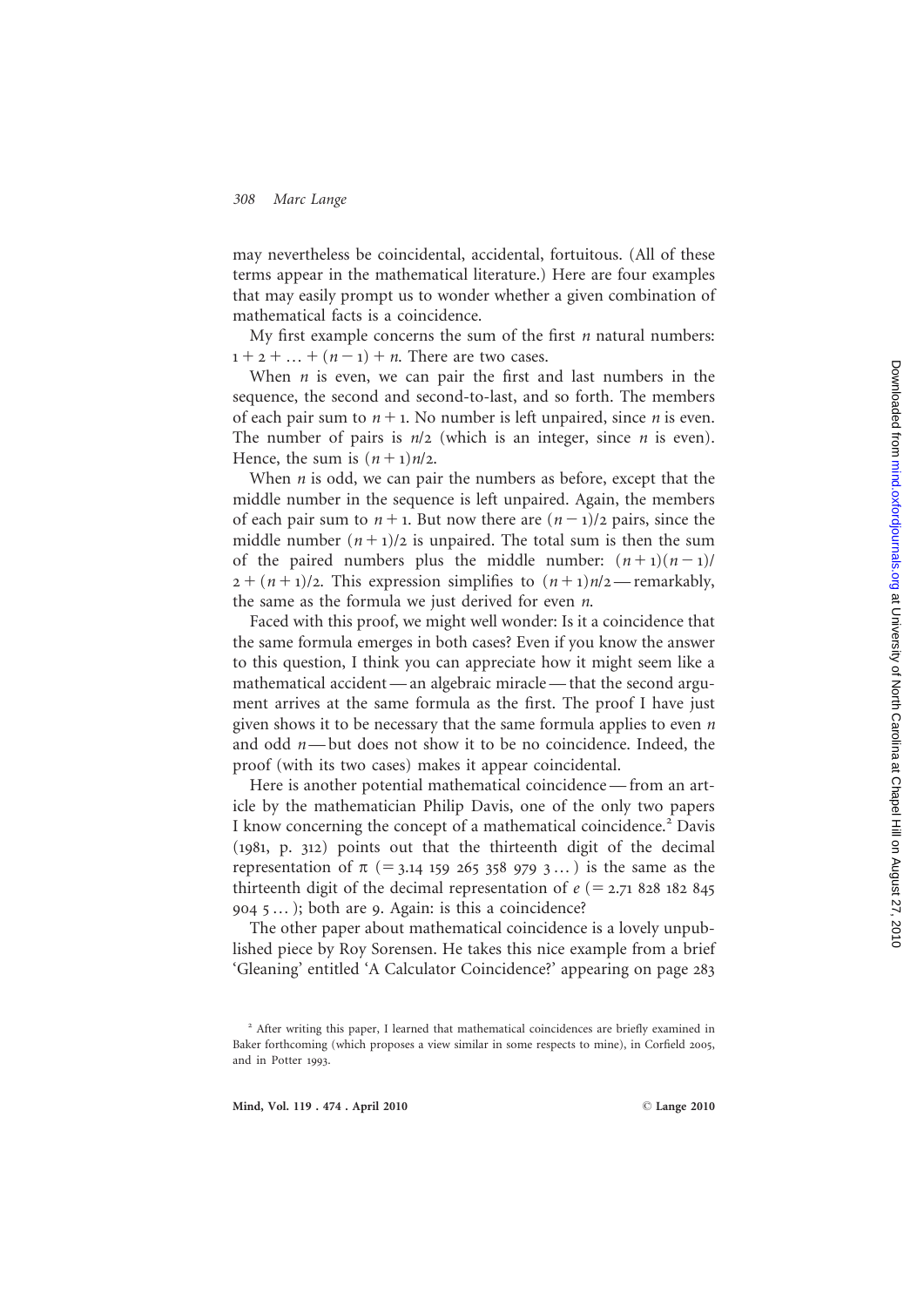of the December 1986 issue of The Mathematical Gazette. Take an ordinary calculator keyboard:

|   | 8 | 9 |
|---|---|---|
| 4 | 5 | 6 |
|   | 2 | 3 |

We can form a six-digit number by taking the three digits on any row, column, or main diagonal on the keyboard in forward and then in reverse order. For instance, the bottom row taken from left to right, and then right to left, yields 123321. There are sixteen such numbers: 123321 , 321123 , 456654 , 654456 , 789987 , 987789 , 147741 , 741147 , 258852 , 852258 , 369963 , 963369 , 159951 , 951159 , 357753, and 753357. As you can easily verify with a calculator, every one of these numbers is divisible by 37. Is this (as the title of the article asks) a coincidence?

Here is a fourth example. Consider these two Diophantine equations (that is, equations where the variables can take only integer values):

$$
2x^2(x^2 - 1) = 3(y^2 - 1)
$$

and

 $x(x-1)/2 = 2<sup>n</sup> - 1$ 

As it happens, each equation has exactly the same five positive solutions:  $x = 1, 2, 3, 6,$  and 91 (Guy 1988, p. 704). Coincidence?

There is no reason to keep you in suspense. As far as I know, the last example and the one involving the thirteenth digits of  $\pi$  and  $e$  are genuine mathematical coincidences (despite being necessary). But it turns out to be no coincidence that the same  $n(n+1)/2$  formula yields the sum of the first  $n$  natural numbers whether  $n$  is even or odd. It is also no coincidence that every number produced by using the calculator keyboard in the manner I described is divisible by 37. In this paper, my main task will be to identify the fundamental difference between mathematical coincidences and non-coincidences. **Example 18** 15 16<br>
11 2 3<br>
We can form a six-digit number by taking the three digits on any row<br>
column, or main diagonal on the keyboard in forward and then in<br>
reverse order. For instance, the bottom row taken from lef

Their fundamental difference should be reflected in the way in which we would show that a given pair of mathematical facts is no

Mind, Vol. 119 . 474 . April 2010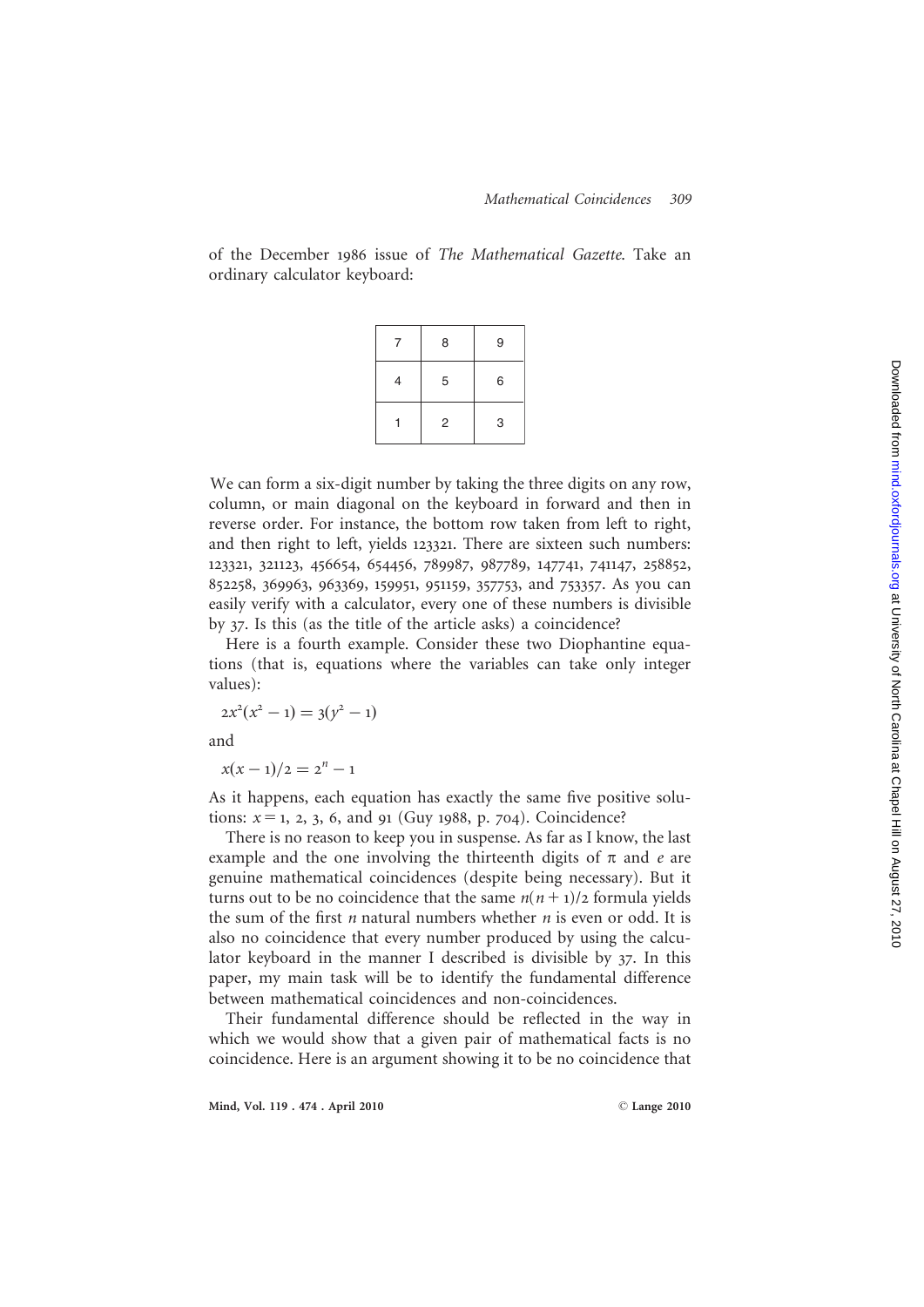Downloaded from mind.oxfordjournals.org at University of North Carolina at Chapel Hill on August 27, 2010 Downloaded from [mind.oxfordjournals.org](http://mind.oxfordjournals.org/) at University of North Carolina at Chapel Hill on August 27, 2010

#### 310 Marc Lange

the same  $n(n+1)/2$  formula yields the sum S of the first *n* natural numbers whether *n* is even or odd:

$$
S = 1 + 2 + \dots + (n - 1) + n
$$
  

$$
S = n + (n - 1) + \dots + 2 + 1
$$

If we pair the first terms, the second terms, and so forth in each sum, then each pair adds to  $(n+1)$ , and there are *n* pairs. So  $2S = n(n+1)$ , and hence  $S = n(n+1)/2$ .

This proof is only slightly different from the proof I gave earlier that dealt separately with even n and odd n. Yet the earlier proof failed to reveal that the formula's success for both even  $n$  and odd  $n$  is no coincidence. What allows the second proof to do better than the first one did? 3

We can pose the same question regarding the calculator keyboard example. A proof that looks at each one of the sixteen numbers individually, showing it to be divisible by 37, merely prompts the question, 'Is it a coincidence that all of the numbers arrived at in this way are divisible by 37?' As Sorensen notes, this question is answered in the negative by another proof of the same result — given by Eric Nummela in a piece entitled 'No Coincidence' that appeared in The Mathematical Gazette for June 1987 :

This is no coincidence. For let a,  $a + d$ ,  $a + 2d$  be any three integers in arithmetic progression. Then

 $a_{.10}^{5} + (a + d)_{.10}^{4} + (a + 2d)_{.10}^{3} + (a + 2d)_{.10}^{2} + (a + d)_{.10} + a_{.10}^{2}$  $= a(10<sup>5</sup> + 10<sup>4</sup> + 10<sup>3</sup> + 10<sup>2</sup> + 10 + 1) + d(10<sup>4</sup> + 2.10<sup>3</sup> + 2.10<sup>2</sup> + 10)$  $=$  1111111 $a$  + 12210 $d$  = 1221(91 $a$  + 10 $d$ ).

So not only is the number divisible by 37, but by 1221  $(= 3 \times 11 \times 37)$ (Nummela 1987, p. 147 )

Again, why does this proof, unlike the earlier one, show it to be no coincidence that all of the calculator-keyboard numbers are divisible by 37?

I think that these two arguments, in showing certain combinations of mathematical facts to be no coincidence, do a great deal to suggest

<sup>3</sup> Steiner (1978a, p. <sup>136</sup>) deems the second proof 'more illuminating' than a proof of the summation formula that proceeds by mathematical induction. (Steiner does not discuss mathematical coincidences or contrast the second proof with separate proofs of the even and odd cases (as in my first proof).)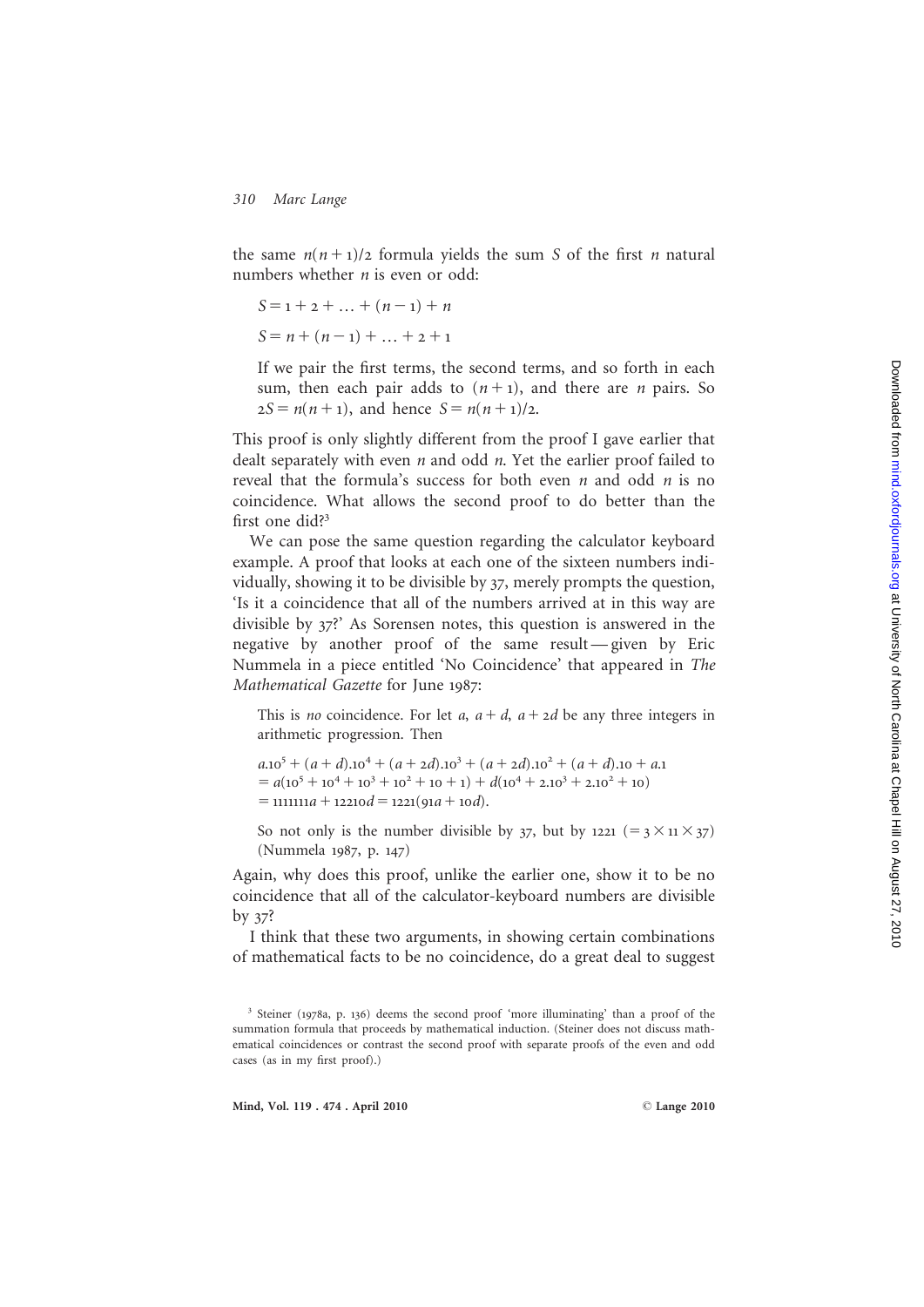#### Mathematical Coincidences 311

what a mathematical coincidence is. To work up to that suggestion, I shall first consider some deflationary approaches to mathematical coincidence. Having argued against those proposals (in section 2), I will (in section 3) offer my own account. Roughly speaking, I shall argue that if F and G are mathematical truths, then it is a coincidence that both F and G are true if and only if F and G have no common mathematical explanation. Such an explanation is supplied by the second proof I gave of the  $n(n+1)/2$  formula for the sum of the first n natural numbers, as well as by Nummela's proof of the regularity involving the calculator-keyboard numbers. No such explanation is available for a genuine mathematical coincidence. Finally (in section 4), I will point out that certain scientific explanations in physics use the same mathematical proof to derive physically unrelated phenomenological laws from distinct but mathematically similar fundamental laws. These scientific explanations explain why those phenomenological laws are so similar; the analogy between those laws turns out to be no mathematical coincidence. The notion of a mathematical coincidence thus has an important role to play even outside of mathematics.

My account of mathematical coincidence presupposes a distinction between a mathematical proof that explains why some theorem holds and a proof that merely proves that it holds. I shall not offer a general account of this distinction here. My target in this paper is mathematical coincidence, not mathematical explanation.<sup>4</sup> However, in arguing that mathematical coincidence is a genuine, important feature of mathematical practice and that it should be understood in terms of mathematical explanation, I am arguing (by a kind of 'inference to the best philosophical explanation') that there is an important distinction between mathematical proofs that explain and proofs that do not.<sup>5</sup>

<sup>4</sup> Some notable papers on the distinction between proofs that explain why a mathematical theorem holds and proofs that merely prove that it holds are Steiner 1978a, Kitcher 1984 (esp. pp. 208 – 9 , 227) and 1989 (esp. pp. 423 – 6 , 437), Resnik and Kushner 1987, Hafner and Mancosu 2005, Tappenden 2005, and Mancosu 2008b. References to other literature on mathematical explanation can be found therein.

<sup>5</sup> Although every mathematical explanation I shall discuss involves a proof, I am not inclined to presuppose that every mathematical explanation is a proof. Perhaps a mathematical fact can sometimes be explained just by being recast in terms of a different conceptual framework, for example.

More than one proof might explain a given mathematical fact, and some mathematical facts may have no explanation at all. (At least, I say nothing here to preclude these possibilities.)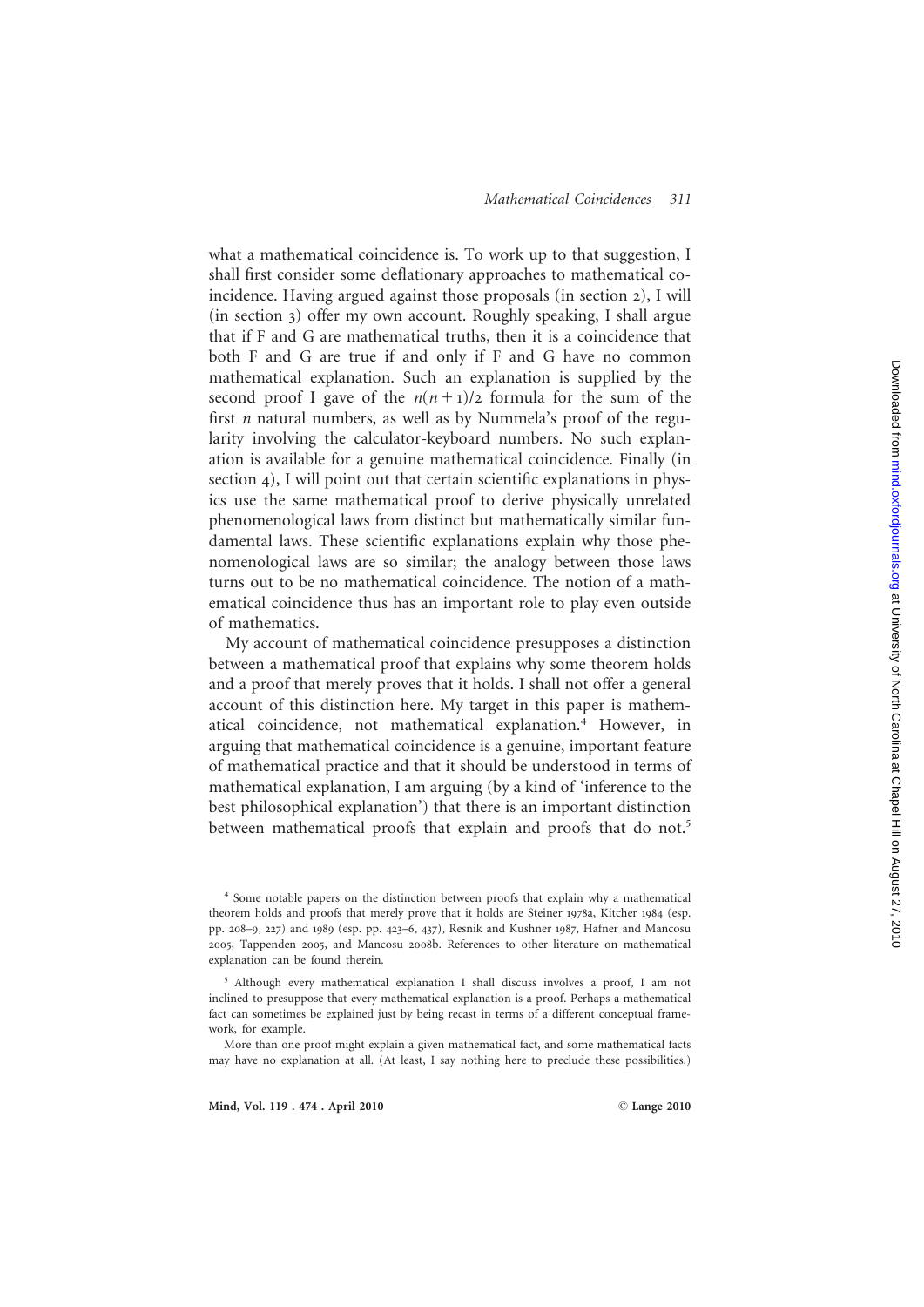I am also thereby arguing for a criterion of adequacy for any general account of mathematical explanation: that it must be capable of being plugged into my account of mathematical coincidence.

# 2. Is 'mathematical coincidence' an epistemic notion?

Sorensen proposes that the distinction between coincidences and non-coincidences in mathematics is epistemic, so that from a mathematically omniscient viewpoint, there are no mathematical coincidences. I shall now examine several ways in which this idea might be elaborated, arguing that none of them captures the distinction.

We might try to define a 'mathematical coincidence' as an unforeseen or surprising mathematical result. Certainly, all four of the examples given in the previous section are surprising and difficult to foresee in advance of being proved. Moreover, even given part of each result (for example, that the sum of the first  $n$  numbers, when  $n$  is even, is  $n(n+1)/2$ ; that one of the calculator-keyboard numbers is divisible by 37; that  $2x^2(x^2 - 1) = 3(y^2 - 1)$  is solved by exactly  $x = 1$ , 2, 3, 6, and 91; that 9 is the thirteenth digit of  $e$ ), the rest of that result is still not expected. However, as we saw, two of these results are mathematical coincidences, while the other two are not. Therefore, the 'unforeseen or surprising fact' proposal does not manage to capture the phenomenon of mathematical coincidence (although, I shall ultimately argue, there remains a grain of truth in it).

A suggestion more like Sorensen's is that a mathematical coincidence is a mathematical fact that misleads us, provoking expectations that turn out to be false. Some of the mathematical coincidences that Sorensen mentions certainly provoke false expectations, such as that  $3^2 + 4^2 = 5^2$  and  $3^3 + 4^3 + 5^3 = 6^3$ . (Contrary to the expectations thus provoked,  $3^4 + 4^4 + 5^4 + 6^4 = 2258 \neq 2401 = 7^4$ .) Likewise, when a mathematical fact provokes expectations that turn out to be true, we might then be inclined to say that the fact is no coincidence. For instance, is it a coincidence that 25 has at least as many divisors of the form  $4k + 1$  (1, 5, and 25) as of the form  $4k - 1$  (none), and that the same goes for 21 (1, and 21; 3 and 7)? No, it is no coincidence — these two examples

Furthermore, the distinction between proofs that explain and proofs that do not may be context sensitive in various ways. (See nn. 17 and 19.) Although I shall ultimately emphasize the way that the components of a non-coincidence in mathematics can be explained by a common proof, I shall not contend that every proof that constitutes a mathematical explanation renders some theorem non-coincidental or that every explanatory proof derives its explanatory power from the unification it creates. (See n. 10.)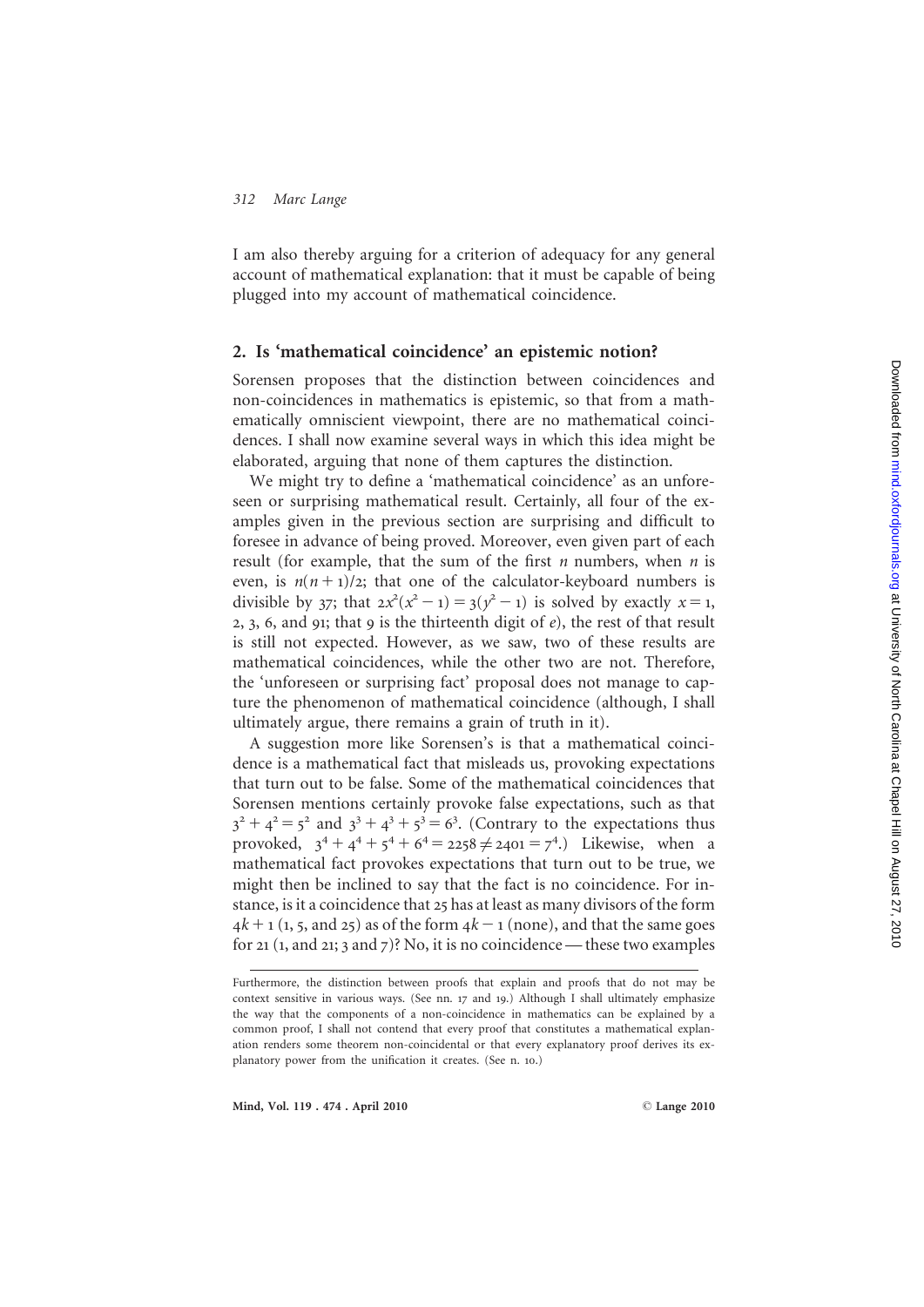have not misled us — since what they have led us to expect is true: every positive integer possesses this property (Guy 1988, p. 706).

One way to understand the 'misleading fact' suggestion is that a mathematical fact is coincidental exactly when it misleads us. (Sorensen says that from a mathematically omniscient viewpoint, there are no mathematical coincidences, presumably because someone who is mathematically omniscient is not misled.) But this suggestion entails that once we know that  $3^4 + 4^4 + 5^4 + 6^4 \neq 7^4$ , it is no longer coincidental that  $3^2 + 4^2 = 5^2$  and  $3^3 + 4^3 + 5^3 = 6^3$  since we are no longer misled into thinking that  $3^4 + 4^4 + 5^4 + 6^4 = 7^4$ . Yet in mathematical practice, certain facts are still deemed to be mathematical coincidences even after we have stopped being misled by them.

Accordingly, a more promising way to understand the 'misleading fact' suggestion is that a mathematical fact is coincidental in so far as it has the power to mislead those who do not already know that the expectations it tends to provoke (in those who do not already know better) turn out to be false. However, a mathematical fact may still be no coincidence even though it has tremendous capacity to mislead anyone who lacks any better information. For instance, consider this sequence of definite integrals (each running from o to  $\infty$ ):

 $\int (1/x) \sin 4x \cos x \, dx$  $\int (1/x) \sin 4x \cos x \cos(x/2) dx$  $\int (1/x) \sin 4x \cos x \cos(x/2) \cos(x/3) dx$  $\int (1/x) \sin 4x \cos x \cos(x/2) \cos(x/3) \cos(x/4) dx$ ...

Suppose we check each of these through

 $\int (1/x) \sin 4x \cos x \cos(x/2) \cos(x/3) \dots \cos(x/30) dx$ 

and find that remarkably, each equals  $\pi/2$ . This result strongly suggests that

 $\int (1/x) \sin 4x \cos x \cos(x/2) \cos(x/3) \dots \cos(x/3) dx = \pi/2.$ 

This turns out not to be the case; the sequence is misleading. Yet it is no coincidence that each of the first thirty integrals equals  $\pi/2$ . We can prove the following theorem (see Lord 2007, p. 283):

Let  $a_1, \ldots, a_n$ , b be positive real numbers. Then  $\int (1/x) \sin bx \cos a_1 x$ cos  $a_2x$  ... cos  $a_nx dx = \pi/2$  if  $a_1 + ... + a_n < b$ .

Mind, Vol. 119 . 474 . April 2010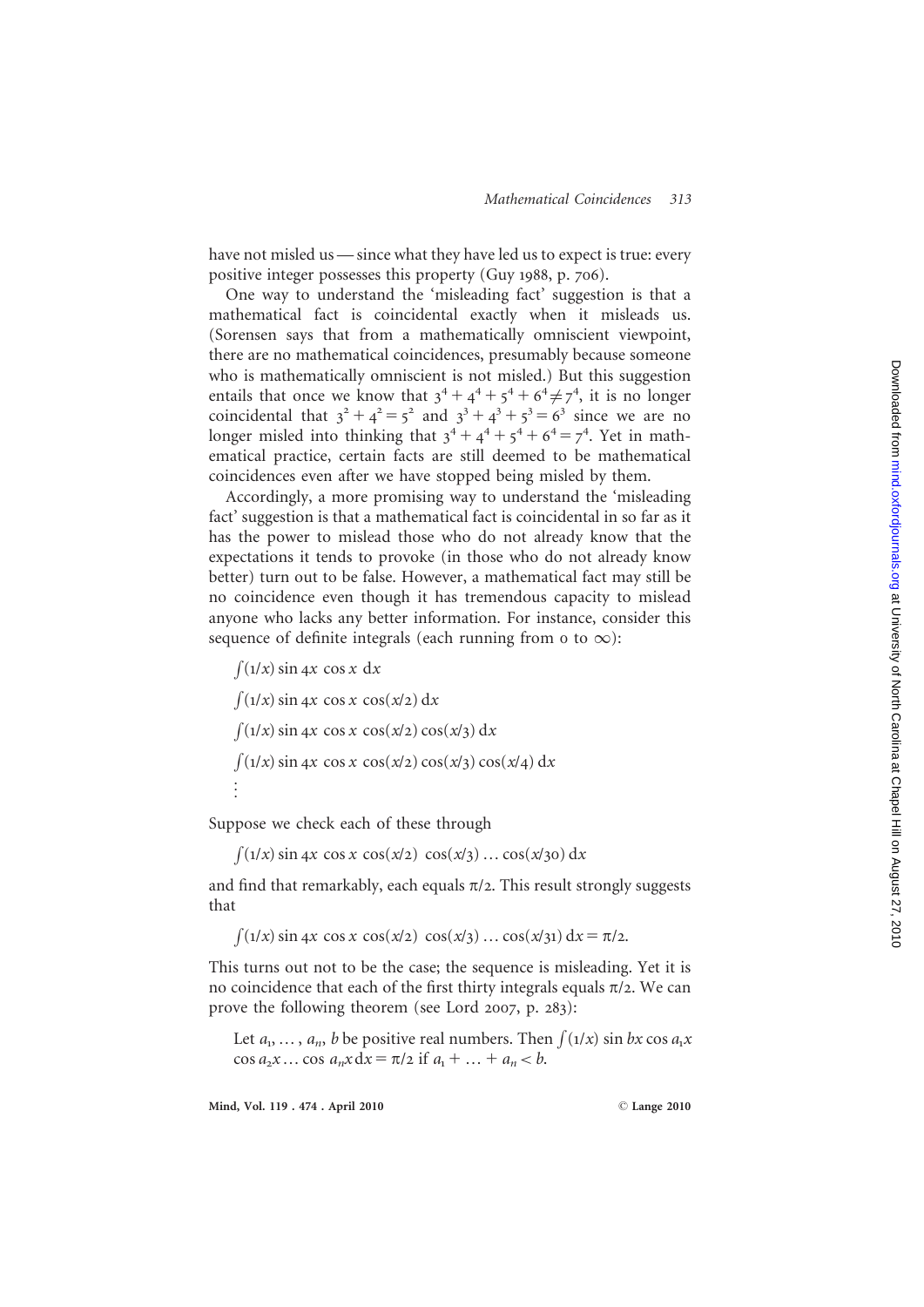Therefore, since  $1 + \frac{1}{2} + \frac{1}{3} + \dots + \frac{1}{30} < 4$ , it is no coincidence that each of the first 30 members of the sequence equals  $\pi/2$ .  $(1 + \frac{1}{2} + \frac{1}{3} + \dots + \frac{1}{31} > 4.)$ 

Thus, a combination of mathematical facts that has great power to mislead those who do not already know better need not be a mathematical coincidence. Conversely, a mathematical coincidence may not be misleading at all. That the thirteenth digits of  $\pi$  and  $e$  are the same does not mislead anyone into thinking that all of the subsequent digits of  $\pi$  and  $e$  are the same or that anything else remarkable is going on. (That the thirteenth digits of  $\pi$  and  $e$  are the same leads Davis (1981, p. 313) to propose and might lead us to think that on average, every tenth digit of  $\pi$  and  $e$  is the same. But even if this turns out to be true — and so we are not *misled* — the fact that the thirteenth digits of  $\pi$  and *e* are the same is still a coincidence.) That the formula for the sum of the first  $n$  natural numbers is the same, whether  $n$  is even or odd, does not immediately suggest any broader result, and so could not have misled us — but for all we initially knew, that the same formula works for both evens and odds might have been coincidental.

Likewise, consider the start of the sequence of numbers  $n$  such that  $n<sup>4</sup>$  contains exactly four copies of each digit in *n*:

5702631489 , 7264103985 , 7602314895 , 7824061395 , 8105793624 , 8174035962 , 8304269175 , 8904623175 , 8923670541 , 9451360827 , 9785261403 , 9804753612 , 9846032571, …

For instance, 5702631489 is in the sequence since its fourth power

#### 1057550783692741389295697108242363408641

contains four 5s, four 7s, four 0s and so on. All of the terms in the sequence that are ten-digit numbers are pandigital: each contains all of the digits 0 through 9 exactly once. Sloane (2007, sequence A114260 ) terms this 'probably accidental, but quite curious', and I am inclined to agree. But whether or not this fact turns out to be coincidental, it does not readily lead us to formulate any broader hypotheses. For instance, this fact would not lead us to think that every number in this sequence is pandigital, since numbers longer than ten digits cannot possibly be. (A number  $n$  longer than ten digits can belong to the sequence; if such an n contains exactly two 7s, for instance, then n <sup>4</sup> contains exactly eight 7s. See Sloan 2007, sequence A114258.)

Furthermore, suppose we saw only the first five numbers *n* such that  $n<sup>4</sup>$  contains exactly four copies of each digit in *n*. That these are all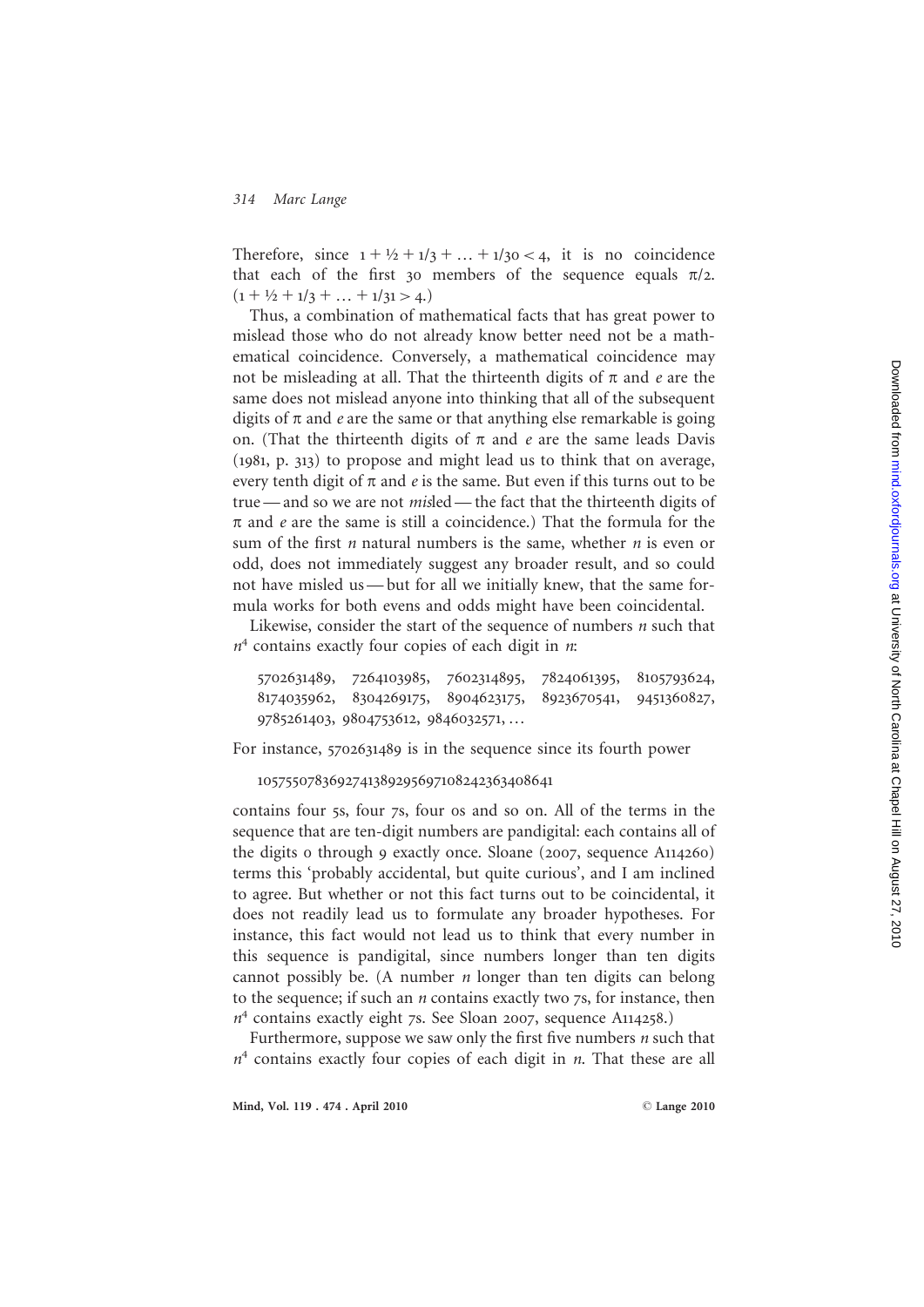pandigital might naturally lead us to expect that any other ten-digit number such that  $n^4$  contains exactly four copies of each digit in *n* is likewise pandigital. In forming this expectation, we would not have been misled, since as we have seen, it turns out to be true that all of these ten-digit numbers are pandigital. However, this fact might nevertheless be just a coincidence.

To identify a mathematical coincidence as a misleading fact is to suggest that if a particular mathematical truth leads exclusively to truths when it is generalized in various natural ways, then it must have been no coincidence. But presumably there can be 'giant', 'unrestricted' mathematical coincidences no less than 'little', 'restricted' ones. That a particular mathematical truth leads to truths when it is broadened in a natural way may sometimes be some evidence that the particular mathematical truth is no coincidence. But it fails to prove that this is so. (Later I will explain why the fact that a particular mathematical truth leads to truths upon being generalized sometimes counts as evidence that the initial truth is no coincidence.)

Rather than taking a mathematical coincidence to be a fact suggesting further mathematical claims that turn out to be false, we might instead take a mathematical coincidence to be a fact that is misleading in a broader (and vaguer) sense: it does not repay further study, it is not fruitful, it leads to no further interesting mathematics. (This seems to me closest to Sorensen's own view.) The calculator-keyboard fact is then no coincidence because it leads to Nummela's general result regarding numbers having digits extracted from arithmetic sequences, and the summation formulas for even *n* and odd *n* are no coincidence because they lead us to another, interesting proof of the same formula for all n .

I think that these further results are indeed involved in making the calculator-keyboard fact no coincidence and the summation formulas for even  $n$  and odd  $n$  no coincidence. But it is not the case that they are non-coincidences because they suggest further interesting mathematics. Rather, they suggest further interesting mathematics because they are non-coincidences. It is fruitful to think further about a non-coincidence because we may thereby uncover the facts that make it no coincidence.

The fact that a given mathematical coincidence (such as the coincidence regarding  $\pi$  and e) leads us to no further interesting mathematics must be sharply distinguished from the fact that its components stand in no interesting mathematical relations to one another. I will suggest that the reason why a genuine mathematical coincidence leads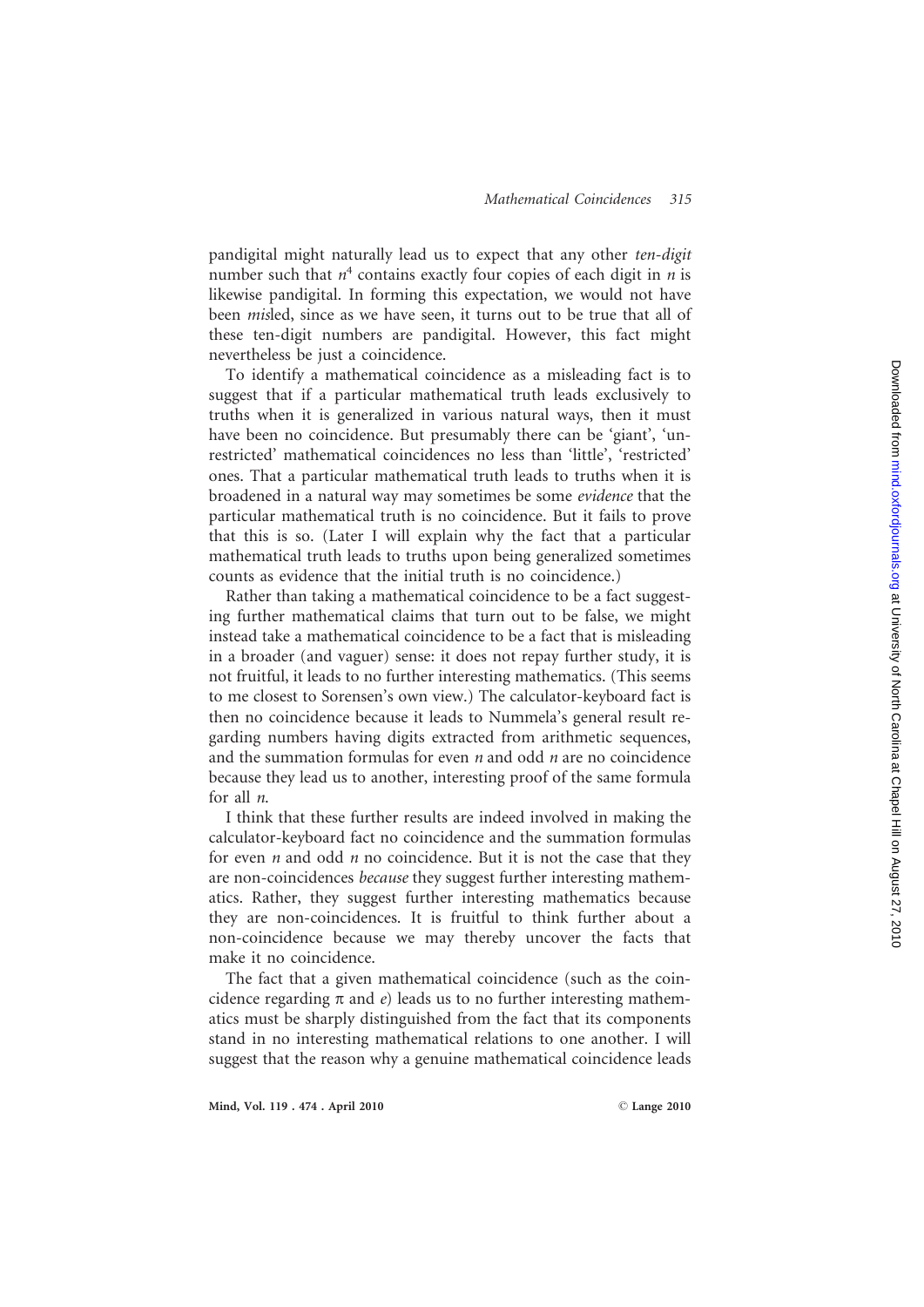nowhere is that there is nowhere interesting for it to lead: its components lack a certain sort of mathematical relation to one another.

To sum up: epistemic and psychological considerations seem insufficient to reveal what make certain combinations of facts qualify as mathematical coincidences. Even from a mathematically omniscient perspective, there are some mathematical coincidences. Indeed, mathematical omniscience would require knowledge that a given pair of facts forms a mathematical coincidence — that they bear to each other none of the mathematical relations that would make them noncoincidental.

## 3. The components of a mathematical coincidence have no common explanation

Having discovered that every calculator-keyboard number turns out to be divisible by 37, we are inclined to expect there to be some reason why this regularity holds. Likewise, having learned that the two Diophantine equations I mentioned earlier have exactly the same positive solutions, we tend to expect this fact to have some explanation. An attractive suggestion is that the former fact turns out to have an explanation whereas the latter has none — making the latter, but not the former, a mathematical coincidence. In provoking the search for an explanation, the former fact leads to further interesting mathematics but the latter does not. The reason that a coincidence is not mathematically fruitful is because there is no explanation of it to be found.<sup>6</sup>

Of course, this approach replaces the question 'What is a mathematical coincidence?' with another difficult question, 'What is a mathematical explanation?' But even before reaching that question, this approach encounters an obstacle: mathematical coincidences may have explanations. For instance, the fact that the Diophantine equations  $2x^2(x^2 - 1) = 3(y^2 - 1)$  and  $x(x - 1)/2 = 2^n - 1$  have exactly the same five positive solutions is explained by whatever explains why the positive solutions to the first equation are exactly  $x = 1, 2, 3, 6$ , and 91, together with the reason why these values are the positive solutions to the second equation. For that matter, to explain why  $(n+1)n/2$  gives the sum of the first *n* natural numbers, whether *n* is even or odd, it might seem sufficient to give the proof for even *n* (that proceeds by pairing all *n* numbers) followed by the proof for odd *n* (that pairs all numbers except for the middle one). Yet this

<sup>6</sup> Strangely, Davis apparently holds just the opposite view: 'The existence of the coincidence implies the existence of an explanation' (Davis 1981, p. 320).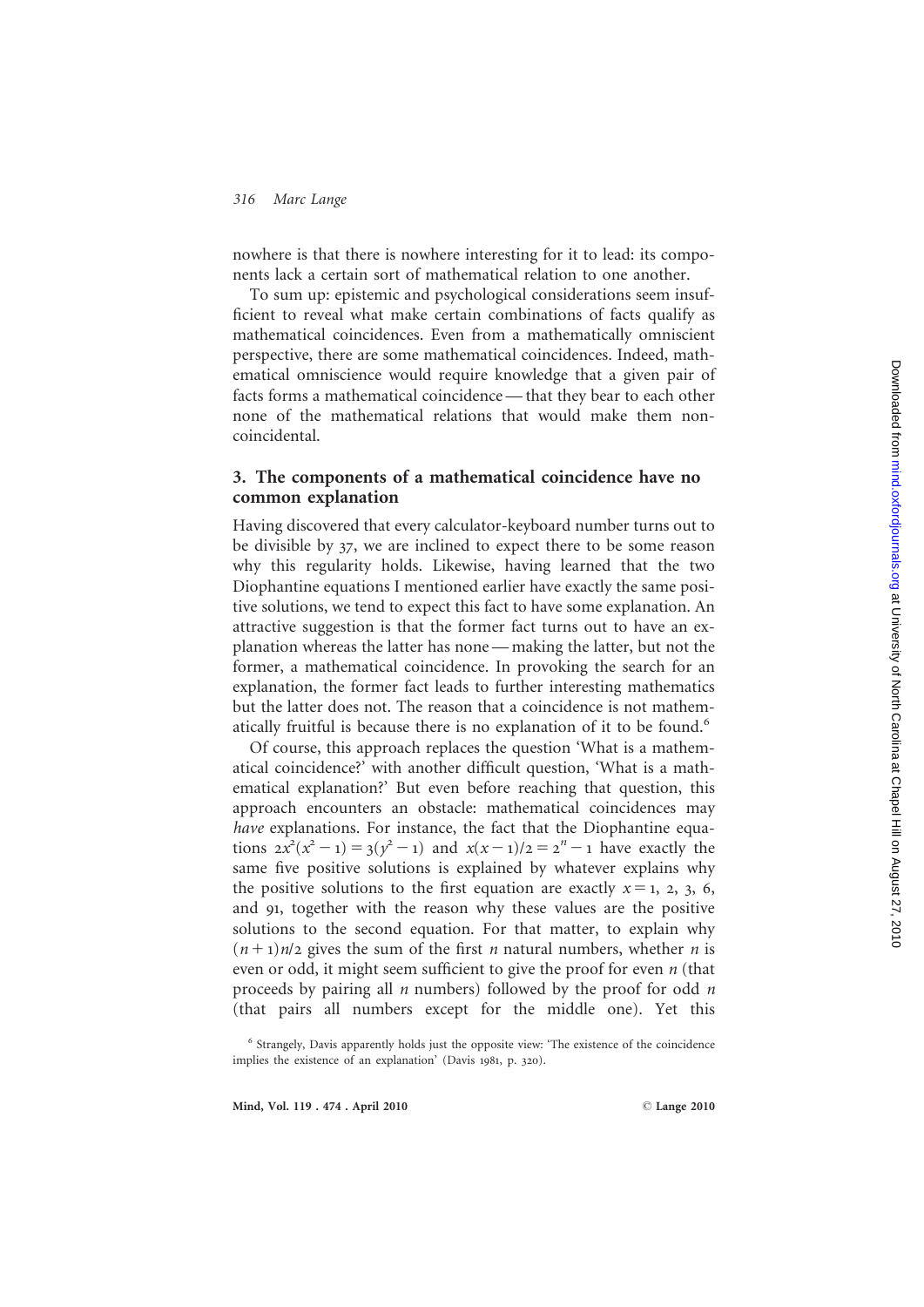'explanation' fails to make the result no coincidence. Instead, it prompts us to wonder whether the result is coincidental.

That coincidences have explanations (of a sort) is borne out by non-mathematical examples. For instance, if it is a coincidence that the CIA agent was in the capital just when His Excellency dropped dead, then the explanation of this coincidental fact consists of the causal history of the CIA agent's presence in the capital at that time along with the causal history of His Excellency's death (Lewis 1986b, p. 220). 7

Of course, this pair of events is coincidental because the two events have no common cause — at least, none that is important and of a relevant kind (where importance and relevance depend on the context in which we are discussing the events). For example, the Big Bang is a common cause of the CIA agent's presence and His Excellency's death. Typically, however, the Big Bang is too remote to qualify as a relevant kind of common cause, and so it remains coincidental that the CIA agent was in the capital just when His Excellency dropped dead.

We might try to extend this thought to mathematical coincidences: two (or more) mathematical facts constitute a coincidence when they have no (sufficiently important) common explainer (of a relevant kind). <sup>8</sup> This proposal has the virtue of focusing on the relation

<sup>8</sup> Owens (1992) proposes that a coincidence is any event whose constituents are causally independent (i.e. one does not produce the other and their causal histories have nothing in

<sup>7</sup> It ultimately does not matter to my argument whether we join Hume (1980, p. 56) and say that Lewis's coincidence has an explanation, though there is no single unified explanation of its two components, or whether we join Owens (1992) and say that Lewis's coincidence has no explanation (since there is no single unified explanation of its two components), though each component has an explanation. (Perhaps the right thing to say depends upon the conversational context.) Nothing here turns on whether we credit the conjunction of the two separate explanations of the two components as explaining the coincidence. What is important is that an explanation that identified a common cause of this fact's two components would have supplied a kind of understanding that cannot be supplied by separate treatment of the two components. This point is unaffected by whether separate treatment counts as an explanation of the coincidence. The same point applies to mathematical coincidences. Shortly, I will propose that a mathematical coincidence lacks a certain kind of mathematical explanation (one that, roughly speaking, treats all of its components together). But nothing important differentiates this view from the proposal that a mathematical coincidence lacks any mathematical explanation (because a genuine explanation would have to treat the components together). Whether the mere conjunction of separate explanations of the two components counts as explaining the components' conjunction may depend on whether or not it is coincidental that both components are true. It might be suggested that since it is no coincidence that  $(n+1)n/2$  gives the sum of the first *n* natural numbers for both odd *n* and even *n*, separate proofs of the summation formula for odd *n* and for even *n* fail to correctly explain why it holds for all *n*, since such a pair of separate proofs would incorrectly depict this fact as coincidental. See Sect. 4 .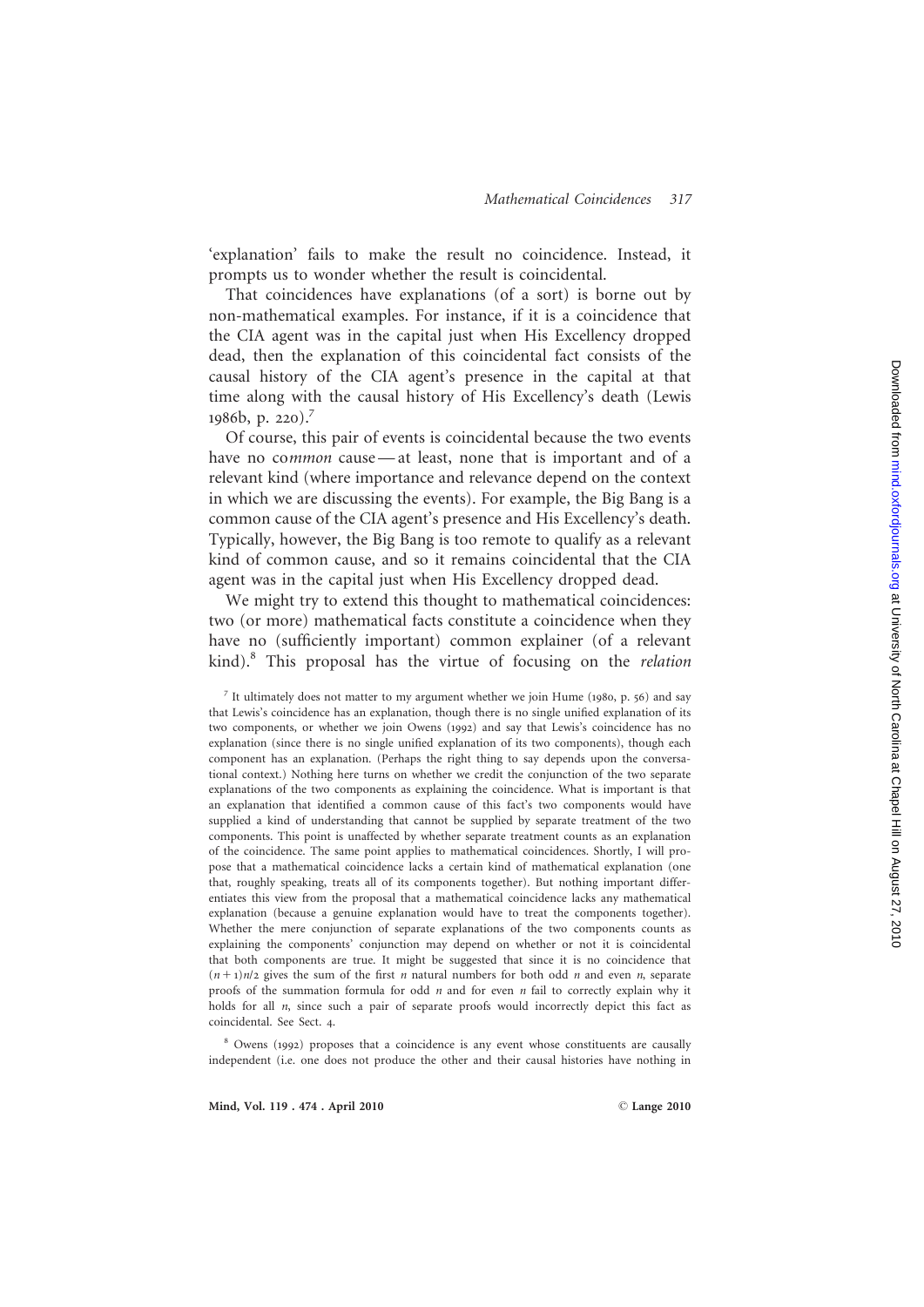between the component facts, a feature that was not emphasized by the earlier proposals (having to do with a single, undecomposed fact's being surprising or leading to no further interesting mathematics, for instance). Clearly, that the sum of the first  $n$  natural numbers is  $n(n+1)/2$  could be decomposed into many different combinations of facts – for example: (i) that  $n(n+1)/2$  gives the sum on Mondays and also on other days of the week, (ii) that  $n(n+1)/2$ applies when  $n <$  100 and also when  $n \ge 100$ , and (iii) that  $n(n + 1)$ /  $2$  applies when  $n$  is odd and also when  $n$  is even. We are never inclined to wonder whether the first pair of facts is a coincidence, nor the second pair, but after seeing the separate proofs (that I gave earlier), one for even  $n$  and the other for odd  $n$ , we might well have found ourselves wondering whether the third pair is a coincidence.

Presumably, then, a given mathematical fact is coincidental (or not) only relative to a particular way of decomposing it. Even if it is coincidental that F and G are both true, and  $F & G$  is logically equivalent to H & J, it can be no coincidence that H and J are both true. (It is coincidental that the thirteenth digits of  $\pi$  and  $e$  are both 9, but it is no coincidence that they are both 9 not only on Mondays, but also on every other day of the week.) Something about the relation between the components determines whether or not it is coincidental that both are true. 9

However, a coincidence's components may possess a common explainer. After all, many mathematical facts about numbers are presumably explained by the axioms of set theory and logic (along with the definitions of various mathematical concepts in terms of set theory and logic). Accordingly, two such mathematical facts have many

common). Owens does not discuss mathematical coincidences; his concern is events and their causal relations. I shall more directly compare mathematical and physical coincidences in Sect. 4 .

<sup>&</sup>lt;sup>9</sup> I presented my four initial examples as undecomposed facts (e.g. that the same summation formula applies to both even *n* and odd *n*, that  $\pi$  and *e* have the same thirteenth digit). However, especially in the context in which I presented them (e.g. after offering separate derivations for even  $n$  and odd  $n$ ), there is a salient way to decompose each of these examples, and we implicitly used that decomposition in considering whether or not these truths are coincidental. Until some decomposition of a given mathematical fact is made salient (by, for instance, a proof that proceeds by cases), there is nothing that its being coincidental (or no coincidence) would amount to. The mere existence of a proof that proceeds by cases and makes salient the theorem's decomposition into those cases does not suffice to make the theorem coincidental. Rather, as I will suggest shortly, there must be no explanation that treats all of those cases together.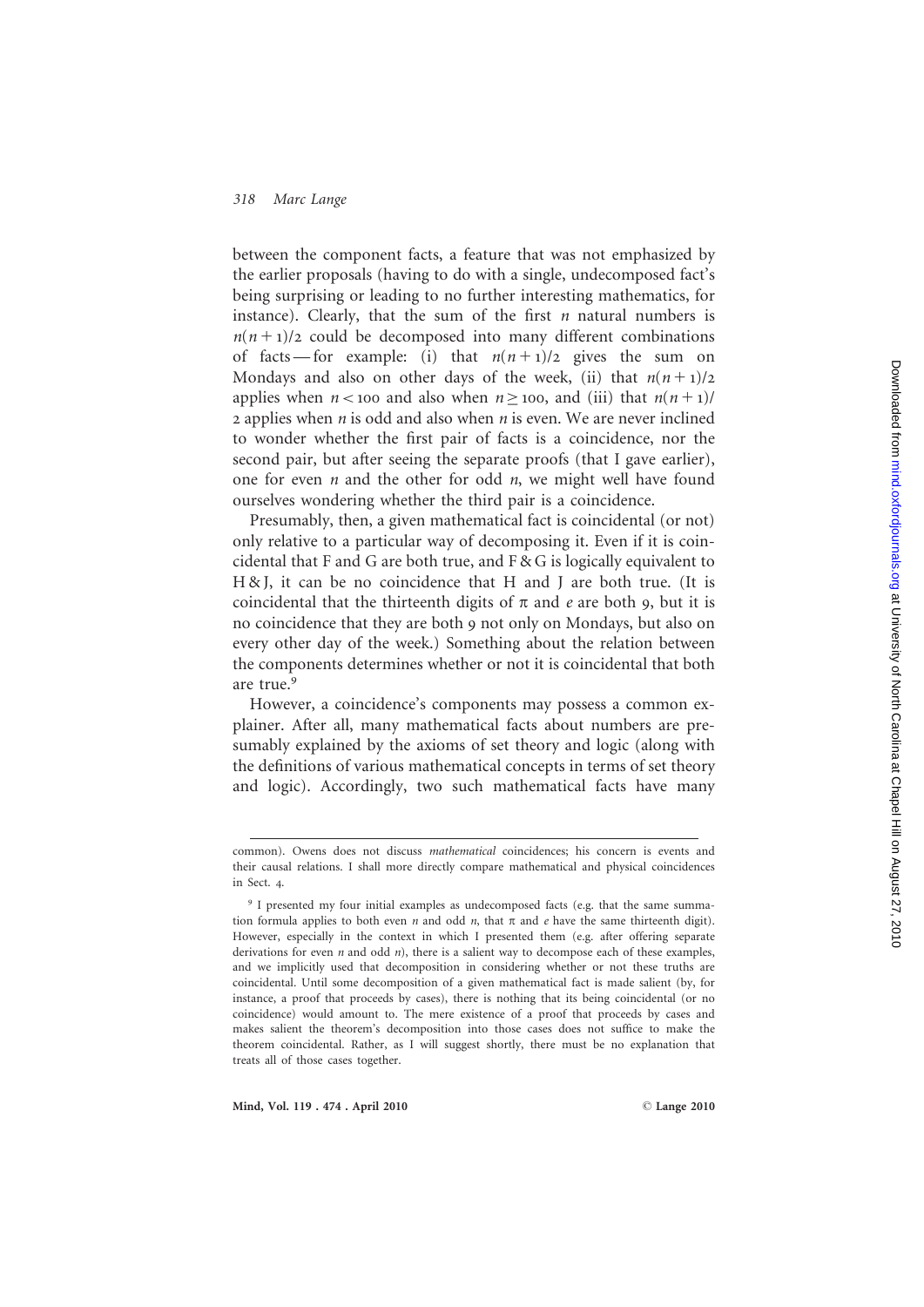explainers in common even though it may remain coincidental that those two mathematical facts hold.

Admittedly, in a given context, the axioms of (and definitions in terms of) set theory and logic might be considered too remote to qualify as a relevant kind of common explainer — just as the Big Bang, although a common cause of the CIA agent's presence and His Excellency's death, is typically considered too remote from these events to keep them from qualifying as coincidental. However, let us suppose that both of the Diophantine equations in the mathematical coincidence we considered earlier could be solved by using the same sophisticated formula applicable to a large class of Diophantine equations (just as the quadratic formula can be used to solve all quadratic equations). Let us also suppose that this formula is salient in the context in which we are examining these two equations. The two derivations using the formula to solve these equations could nevertheless proceed by such dissimilar steps that they converge upon the same expressions only when they have nearly reached their conclusions. That the two equations have the same solutions would then seem like an algebraic miracle. Yet the two components of this coincidence have explanations of the relevant sort that appeal in important respects to the very same fact (namely, the formula).

Perhaps, then, the analogy between mathematical and causal coincidences should be drawn slightly differently: whereas the components of a causal coincidence have no common causal explainer, the components of a mathematical coincidence have no common mathematical explanation. In particular, there is no single proof by which both are explained. The proof showing it to be no coincidence that the  $n(n+1)/2$  formula applies to both odd *n* and even *n* is a single proof that covers both of these cases together, unlike the separate proofs for odd *n* and even *n* that prompted us to wonder whether or not it was a coincidence that the same formula applies to both. Likewise, Nummela demonstrated the calculator-keyboard fact to be no coincidence by giving a single proof covering all of the calculator-keyboard numbers. In contrast, there is no single proof solving both of the Diophantine equations together or deriving the thirteenth digits of both  $\pi$  and e. Similarly, that each of the first thirty integrals we saw equals  $\pi/2$  is no coincidence (despite being misleading) in virtue of the proof of the general theorem covering those thirty integrals together.

I believe this suggestion to be very much along the right track. The components of a non-coincidence have a unified explanation of a kind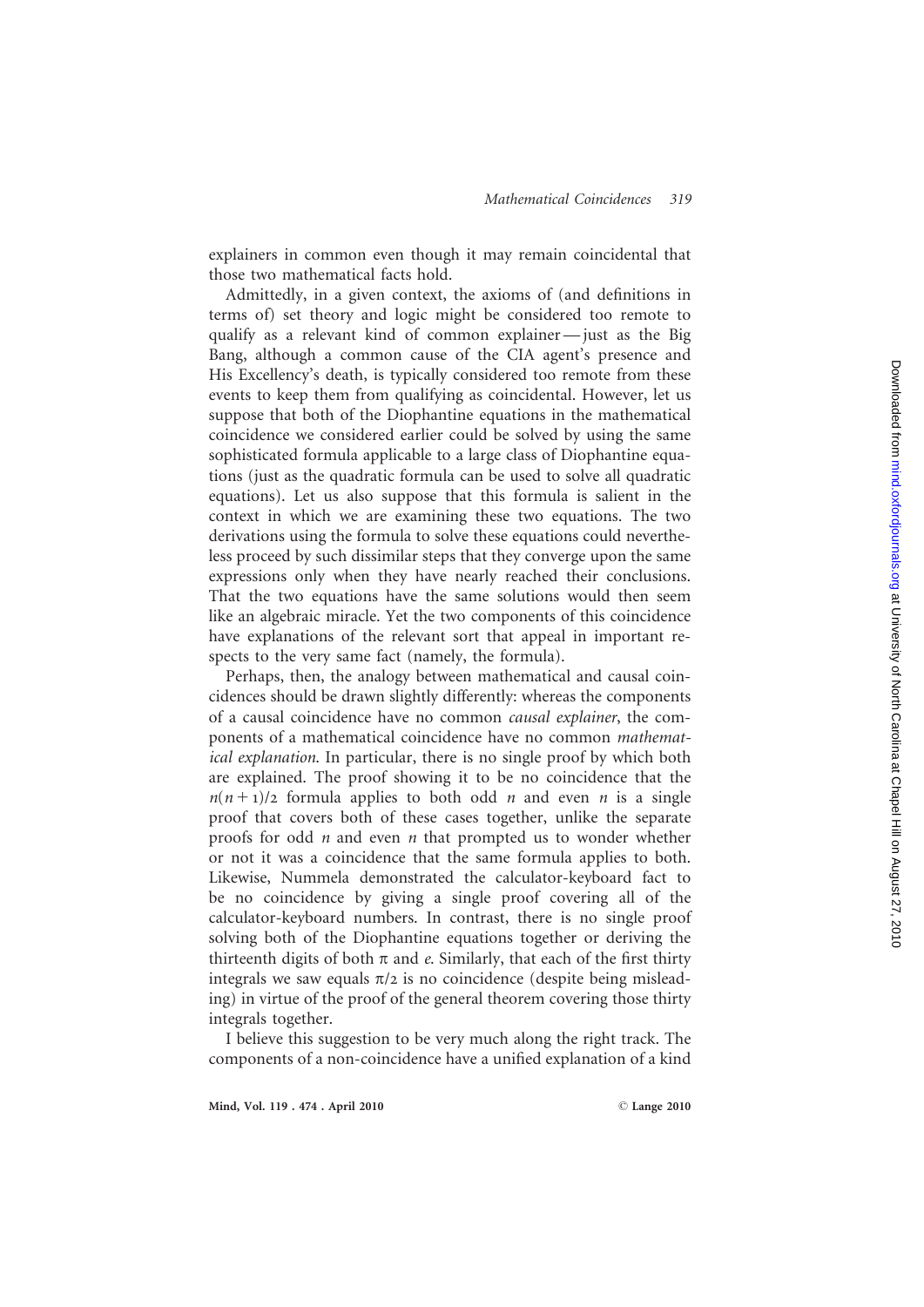that the components of a coincidence lack. Not all proofs (or perhaps even all explanations) of the components of a mathematical noncoincidence succeed in unifying them. But the fact that those components have a unified explanation makes their truth non-coincidental.<sup>10</sup>

To cash out this suggestion, we must take the second proof I gave that the  $n(n+1)/2$  summation formula works for all *n* and we must identify why that proof counts as a *unified* explanation of the formula's holding for both odd *n* and even  $n$ —a *common* explanation of the two components. Alternatively, take the separate proofs for even  $n$  and odd  $n$ . Together they prove that the formula holds for all  $n$ . Why does this conjunction of proofs nevertheless fail to qualify as a 'common' or 'unified' explanation?

Consider the conjunction of the separate proofs of the summation formula for even  $n$  and odd  $n$ . This conjunction has more than is needed to prove that the formula holds for even *n*. When we omit what is not needed, what remains does not suffice to prove that the formula holds for odd *n*. In contrast, take the second proof I gave, which covers all  $n$  together. Suppose we insert from the outset the requirement that  $n$  be even, so that the argument proves only that the formula holds for even n. No part of the argument is dispensable for proving that result. Furthermore, nothing needs to be added to that argument in order to prove that the formula holds for odd  $n$  as well. We need only omit the initial restriction to even  $n$ ; no part of the

Mind, Vol. 119 . 474 . April 2010

<sup>&</sup>lt;sup>10</sup> Kitcher (1976, 1982, 1989) has argued that mathematical explanation should be understood in terms of unification, which he elaborates in terms of many facts being derivable by the same patterns of derivation (argument schemas), thereby reducing the number of types of facts that have to be accepted as brute. Kitcher and I both emphasize common explanatory arguments rather than common explainers (premises of those arguments). But Kitcher is concerned with understanding explanation, not coincidence. He argues that what makes an argument explanatory is its belonging to the best systematization (the one that best satisfies the ideal of allowing the most to be derived by using the fewest patterns of derivation, an ideal reminiscent of Lewis's 'best system' account of natural law). In contrast, I am not attempting to cash out mathematical explanation; I am arguing that what makes for non-coincidence is common explanation. I have not suggested that all explanations unify by reducing the number of separate types of argument in the systematization. (Tappenden 2005 is a useful critique of Kitcher's account of mathematical explanation.) Moreover, Kitcher appeals to the notion of an argument schema (since unification is produced by the repeated use of arguments having the same schema), leaving him vulnerable to worries (he tries to address) about what should count as gerrymandering a given schema's boundaries. I do not appeal to the notion of a schema; on my proposal, every component of a mathematical non-coincidence can be proved by the same argument (not by arguments having the same schema). Finally, Kitcher (1975, p. 265) regards proofs by mathematical induction as explanatory, whereas shortly I argue that generally they are not (even though their argument schema allows a great deal to be derived).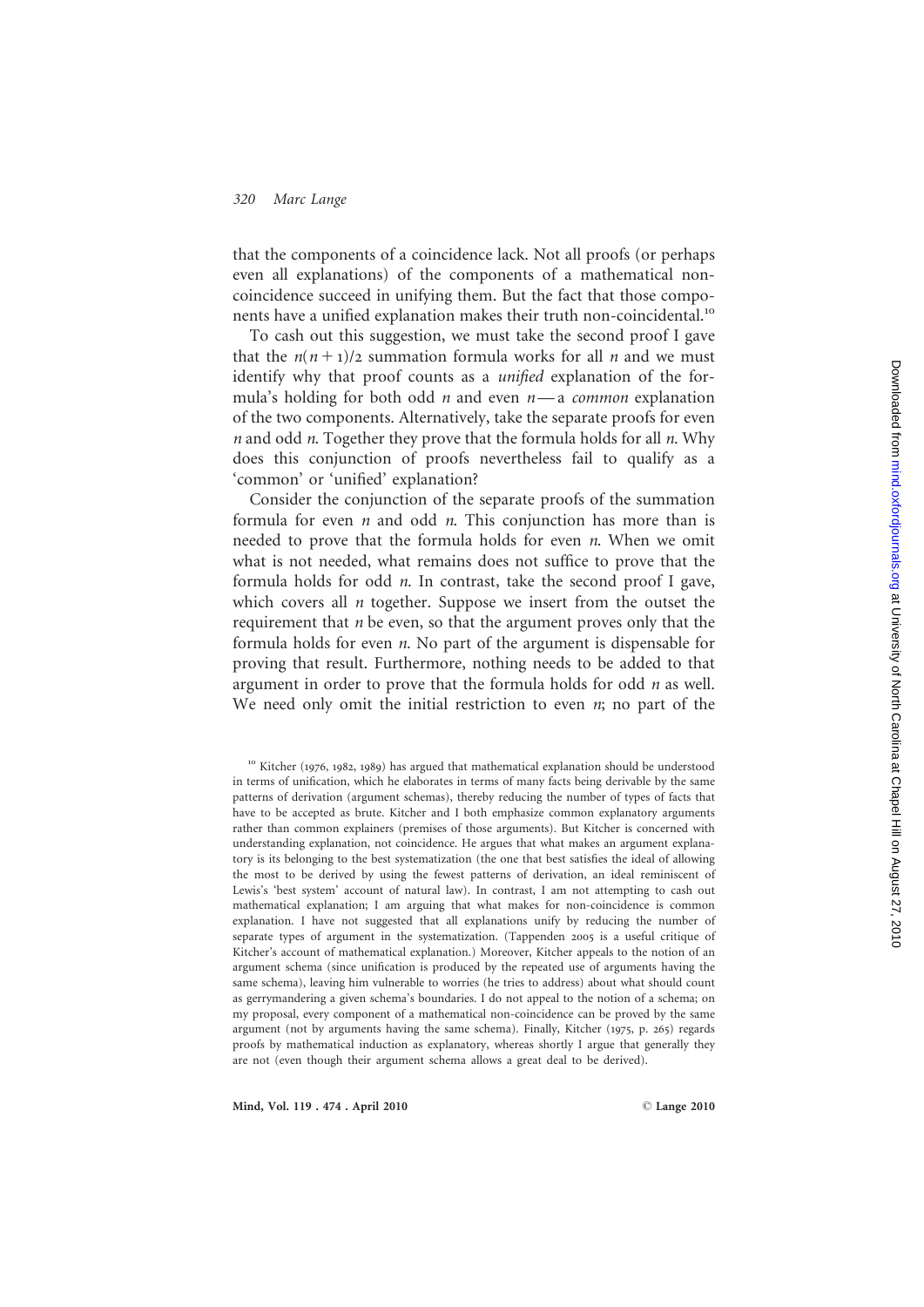argument depended on that restriction, so once it is omitted, nothing needs to be added to yield the result for all  $n$ , odd and even.

The same approach accounts for the way that Nummela's demonstration makes the calculator-keyboard result qualify as no coincidence. We can prove that result by taking each of the sixteen calculator-keyboard numbers, individually showing that number to be divisible by 37, and then conjoining the sixteen proofs. If we omit from this proof whatever is unnecessary for showing that (for instance) 123321 is divisible by 37, then we omit the treatment of the other fifteen numbers. What remains cannot show that (say) 321123 is divisible by 37. On the other hand, suppose that we take Nummela's argument and use it to show that 123321 is divisible by 37. That argument begins by noting that 123321 takes the form

$$
a \cdot 10^5 + (a+d) \cdot 10^4 + (a+2d) \cdot 10^3 + (a+2d) \cdot 10^2 + (a+d) \cdot 10 + a \cdot 1
$$

where  $a$ ,  $a + d$ , and  $a + 2d$  are three integers in arithmetic progression. To extend this argument to show that every calculator-keyboard number is divisible by 37, we need only omit the initial restriction to 123321. Nothing needs to be added to the argument's other steps in order to cover the other fifteen calculator-keyboard numbers since all of them take the above form.

No such unified proof exists of the fact that the Diophantine equations  $2x^2(x^2 - 1) = 3(y^2 - 1)$  and  $x(x - 1)/2 = 2<sup>n</sup> - 1$  have exactly the same five positive solutions. (Or, at least, so I presume, in presuming this combination of facts to be coincidental.) We could take separate procedures for solving the two equations and cobble them together into one proof. But the steps of the procedure solving one equation could then be omitted without keeping the proof from solving the other equation. The stripped-down proof would be unable to solve the first equation.

In short, then, the components of a non-coincidence can all be given the same explanation in that there is a proof explaining them all that possesses the following feature in connection with at least one of the components. Suppose we take that single component of the non-coincidence and make each step of the proof as logically weak as it can afford to be while still allowing the proof to explain that component. Then the weakened proof remains able to explain each of the non-coincidence's other components as well (once we remove any restrictions to that single component, such as 'Let *n* be even' for the summation formula). No further resources are needed to expand the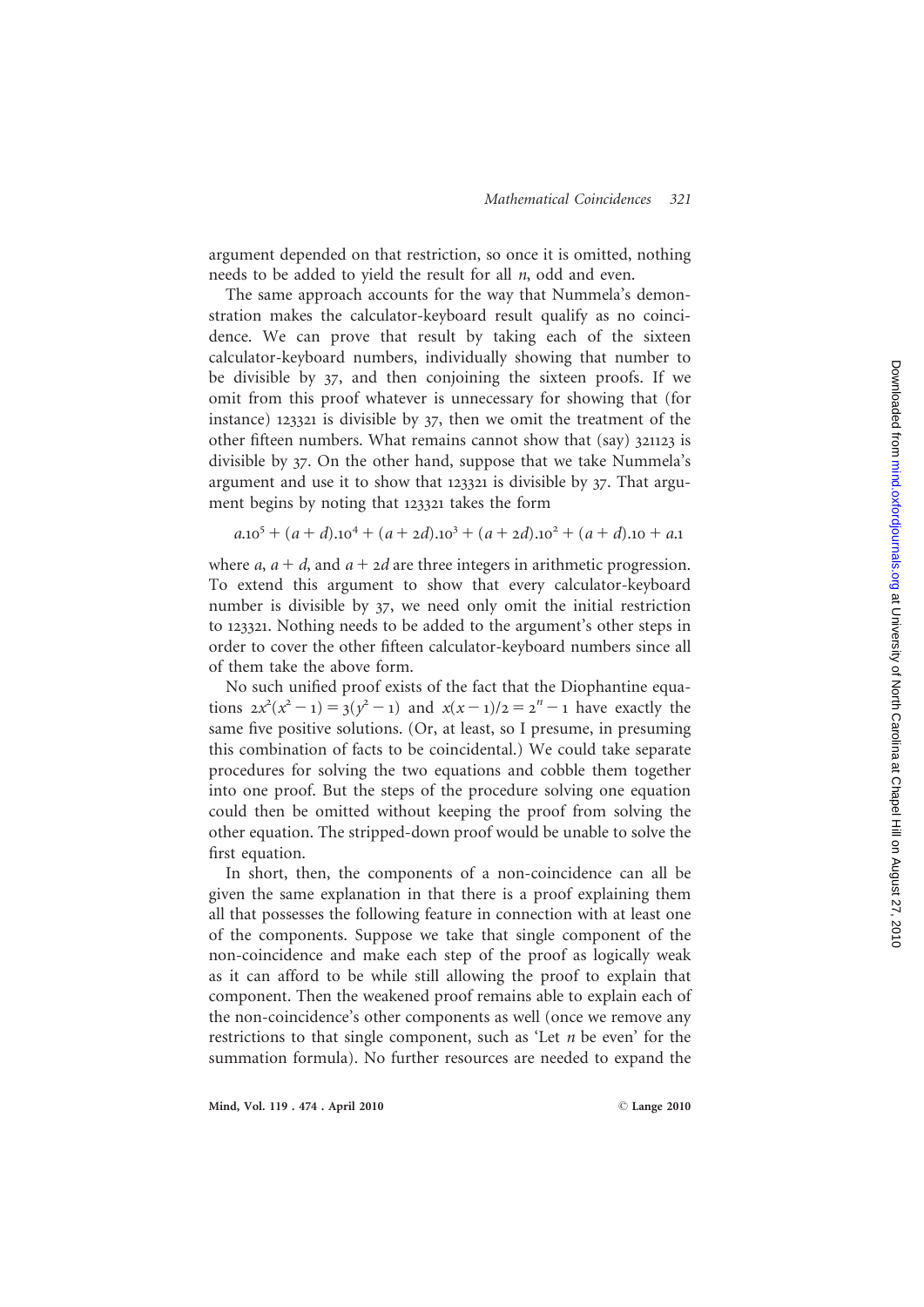explanation's scope to cover all components of the non-coincidence. In contrast, the various components of a mathematical coincidence lack a single, unified explanation of this kind. Thus, for mathematical truths F, G, H …

It is a coincidence that F and G and H … are all true if and only if F, G, H … have no single, unified explanation

Admittedly, this elaboration of a 'single, unified explanation' may be vague at the margins — for instance, in whether a given proof explaining one component can be expanded to cover another component merely by removing an otiose restriction, or only by adding some slight further resource. But our notion of a 'mathematical coincidence' will, I suspect, be correspondingly vague in marginal cases. What count as 'further resources' may also be context sensitive. That F and G both hold may qualify in a given context as no coincidence if the only further resource needed by some proof explaining F in order also to explain G is regarded in that context as negligible. (We will see an example in the following section.)

Here is another kind of intermediate case: Consider

- (A) The number of points in a plane that uniquely determine a conic section
- (B) The degree of the alternating group that is the smallest non-Abelian simple group
- (C) The smallest degree general algebraic equation that is not solvable in closed form
- (D) The smallest *n* such that every  $n^{\text{th}}$  Fibonacci number gains another digit in its decimal expansion

It turns out (I believe) to be no coincidence that the same number (namely, 5) is both (B) and (C). However, for each other pair of the above, it is a coincidence that they refer to the same number (again, 5). Now what about the fact that  $(A)$ ,  $(B)$ , and  $(C)$  all pick out the same number? By my account, it is a coincidence, since its three components have no single, unified explanation. However, I think it would sometimes be misleading to characterize this fact as coincidental and simply leave it at that, since it is no coincidence that (B) and (C) denote the same number. One might be inclined to say that it is not a *complete* coincidence that  $(A)$ ,  $(B)$ , and  $(C)$  all refer to the same number. Although it is a coincidence, strictly speaking, there is a sense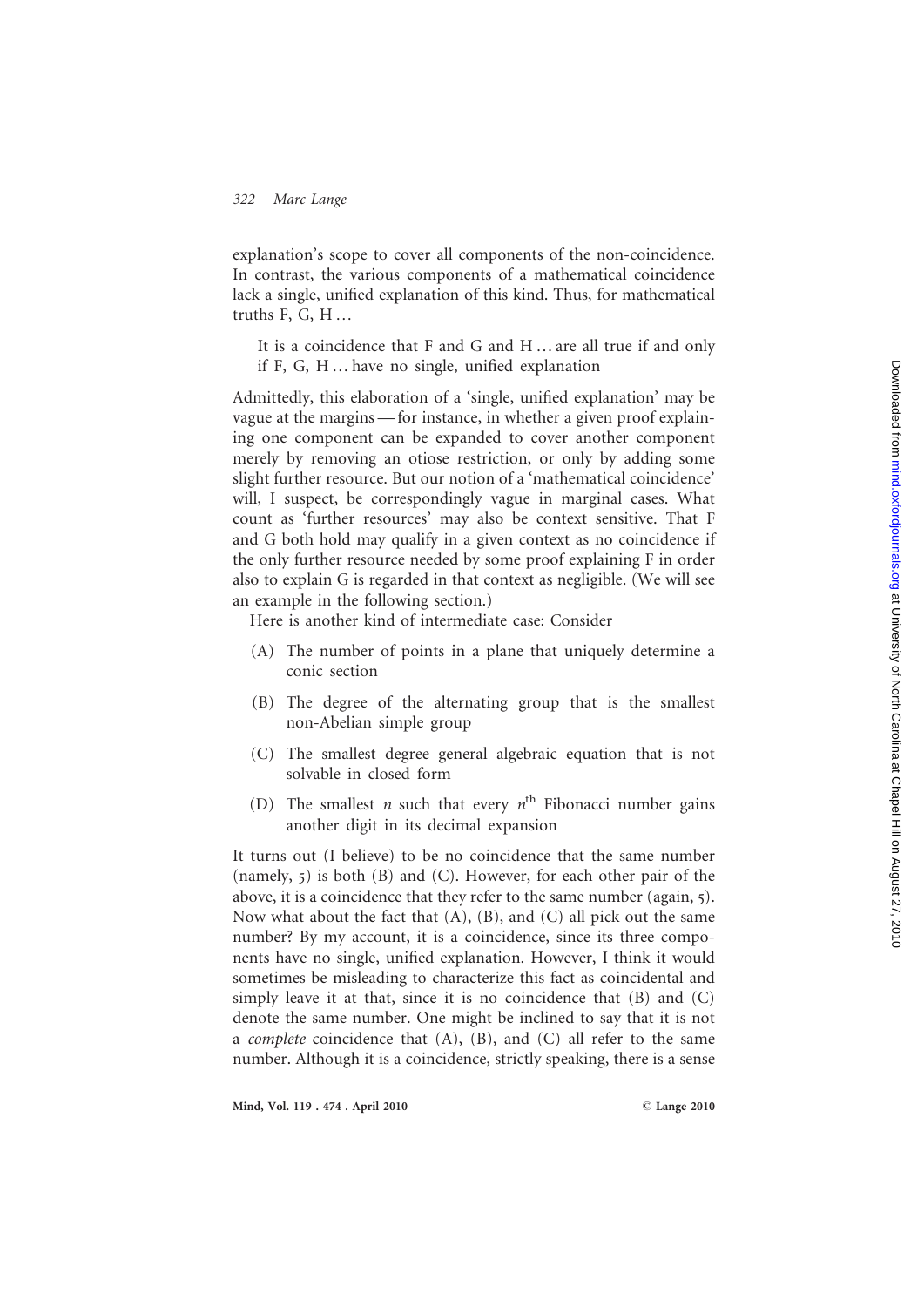in which it is not *as much* of a coincidence as the fact that  $(A)$ ,  $(B)$ , and (D) all denote the same number. My account can accommodate such 'degrees' of being a coincidence.<sup>11</sup>

My approach also captures the grain of truth in the idea that if it is a coincidence that F and G are both true, then G's truth remains surprising even in light of F's truth: an explanation of F that is no stronger than it needs to be fails to explain G. Furthermore, this approach entails that 333 333 331's character as composite (i.e. not a prime number – as the product of  $17$  and  $19$  607 843), though insufficient to make it just a coincidence that  $31, 331, 331, \ldots$ , and  $33, 333, 331$ are all prime, is nevertheless relevant to its being coincidental. That 333 333 331 is not prime precludes a general theorem that any number is prime if every digit in its decimal representation is ' 3' except for a

<sup>11</sup> Another kind of intermediate case: a theorem that has no single, unified explanation, but although one explanation of the theorem decomposes it as  $F & G$ , another explanatory proof of the theorem cross-cuts these components. (That is, there is another explanation that decomposes the theorem as H & J where H and J each includes some of the cases covered by F and some covered by G.) The components F and G are not fully unified, but neither must they receive entirely separate treatment.

A special case: suppose that one component is a mathematical axiom. Perhaps an axiom has no explanation. Then the various components lack a single, unified explanation of the kind I have just described, since one of the components has no explanation at all! But the fact that all of those components are true is not then obviously coincidental — especially in a case where the axiom explains the other component's truth. One component's lack of an explanation should not suffice to make it coincidental that all of the components are true. (On the other hand, perhaps axioms explain themselves, in which case they present no problem for my proposal.). The only sorts of cases that I have seen characterized as 'coincidental' (or not) in mathematical practice are cases where none of the components is an axiom. Consequently, the proper way to characterize cases where one component has no explanation seems to me a decidedly peripheral matter worthy of being treated as a special case. One option would be to restrict the necessary and sufficient conditions for mathematical coincidence that I give in the main text so that they apply only if every component has an explanation. The account could then be extended as follows to cover cases where some component has no explanation: It is a coincidence that F and G and H … are all true if and only if the components having explanations have no common explanation (in the sense I describe in the main text) or a component having no explanation figures in no such common explanation. Thus, if F is an axiom and has no explanation, whereas G is explained by F, then it is no coincidence that F and G both hold, since G's explanation by F is trivially a common explanation of all of the components having explanations, and F figures in that explanation. (This proposal entails that if F and G are independent axioms without explanations, then it is coincidental that F and G are both true. Again, in view of mathematical practice, how we characterize such a case seems to me of little interest.)

My view allows it to be a coincidence that F and G are both true, even if it is no coincidence that F and (F and G) are both true because the conjunction of the separate explanations of F and G counts as an explanation of (F and G) that needs no additional resources to explain F. As we saw earlier, it can be a coincidence that F and G are both true, even if F & G is logically equivalent to H & J and it is no coincidence that H and J are both true.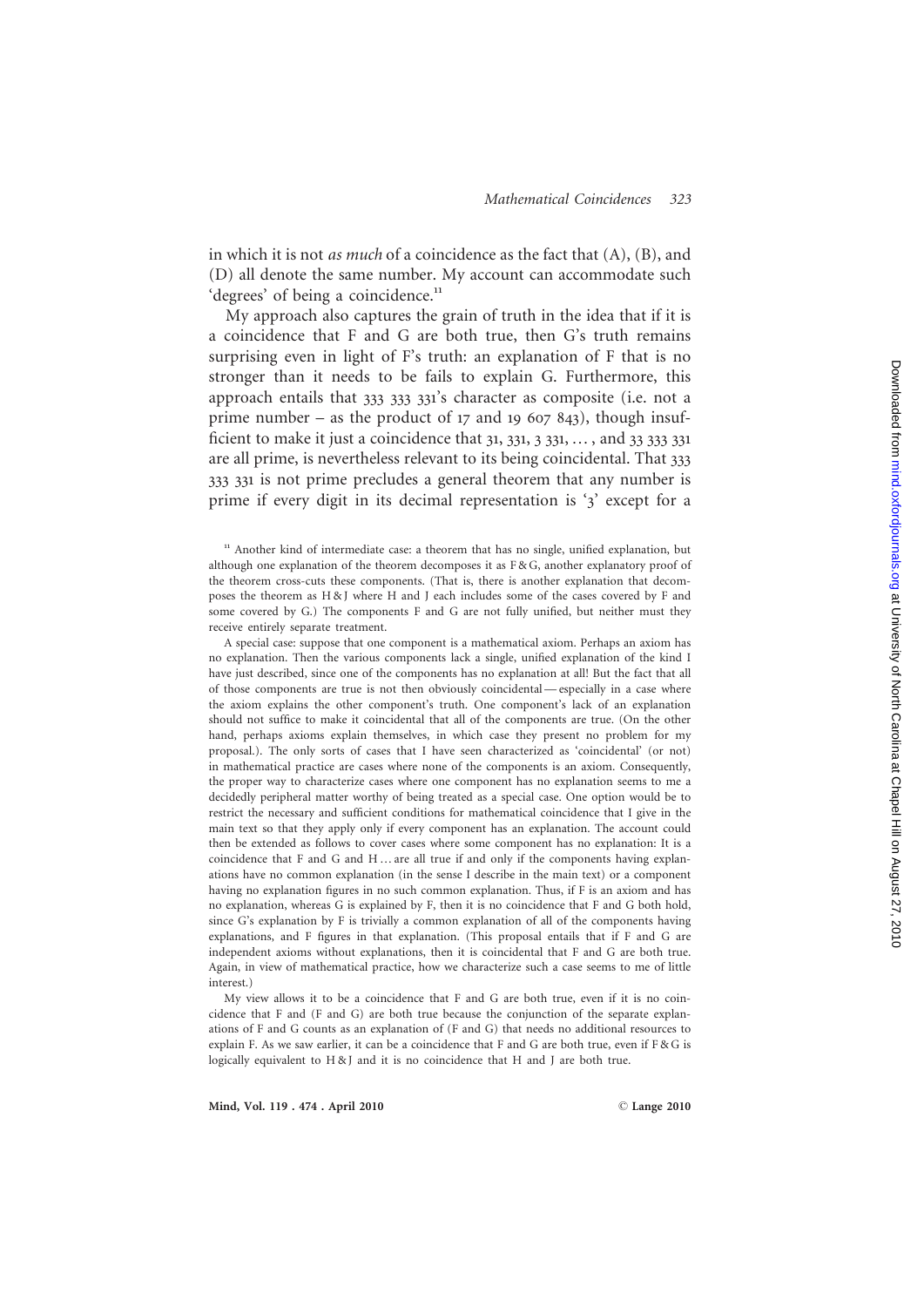final '1'-and so forecloses a unified explanation of such a theorem, which would make it no coincidence that 31, 331, 331, ..., and 33 333 331 are all prime.<sup>12</sup> Likewise, before you knew that  $333\,333\,331$  is not prime, you might well have taken the fact that 33 331, 333 331, 3 333 331, and 33 333 331 are all prime as some evidence that it is no coincidence that 31 , 331 , and 3 331 are all prime, since it was some evidence that there is a general theorem (having a unified explanation) that all numbers of this form are prime — which would make it no coincidence.

To make various components non-coincidental, their common proof must be an explanation, not merely a *deduction*.<sup>13</sup> For example, consider the following example of a mathematical coincidence:

[C]onsider the decimal expansion of e, which begins 2.718281828 ... It is quite striking that a pattern of four digits should repeat itself so soon — if you choose a random sequence of digits then the chances of such a pattern appearing would be one in several thousand — and yet this phenomenon is universally regarded as an amusing coincidence … (Gowers 2007, p. 34 )

Of course, there are many ways to derive  $e$ 's value, and each of them consists of a common proof of the third-through-sixth digits together with the seventh-through-tenth digits. For example, we could derive them from the fact that *e* equals the sum of  $(1/n!)$  for  $n = 0, 1, 2, 3, ...$ However, such a common proof does not explain why the sevenththrough-tenth digits are 1828 or why they repeat the third-throughsixth digits. It merely proves that they are and do. There is, I suggest, no reason why this pattern of digits repeats. It just does.<sup>14</sup> (Of course,

 $12$  Leavitt (2007, p. 182) characterizes the fact that these are all prime as a 'coincidence', considering that 333 333 331 is not prime.

<sup>13</sup> If we take proofs of two arbitrary theorems and combine their steps by using gerrymandered, wildly disjunctive, gruesome predicates, then the resulting proof is typically not an explanation of the resulting theorem. Its predicates do not refer to mathematical natural properties and kinds. An explanation of some wildly disjunctive theorem 'All triangles or prime numbers are … ' consists of an explanation of the triangle result together with an explanation of the result concerning prime numbers. (For more on mathematical natural properties and kinds, see Corfield 2005 and Tappenden 2008.)

<sup>14</sup> By the same token, there might be a proof that the thirteenth digits of  $\pi$  and  $e$  are the same that does not proceed by first computing  $\pi$  to thirteen digits and then computing  $e$  to thirteen digits. Instead, the proof might deduce various independent linear combinations of  $\pi$ and e (e.g.  $(\pi + e)/2$ ,  $2\pi + 3e$ ), from which  $\pi - e$ , and ultimately perhaps even the thirteenth digits themselves, might be inferred. (That the thirteenth digit of  $\pi - e$  is o would show that p's and e's thirteenth digits differ by 1 at most.) After all, as Tim Gowers suggested to me in pressing this point, there are ways of calculating linear combinations of  $\sqrt{2}$  and  $\sqrt{3}$  without calculating either  $\sqrt{2}$  or  $\sqrt{3}$ . Would such a proof—every part of which concerns both  $\pi$  and  $e$  = give the components of this coincidence a 'single, unified explanation'? Not if the proof fails to explain why those linear combinations take on their values.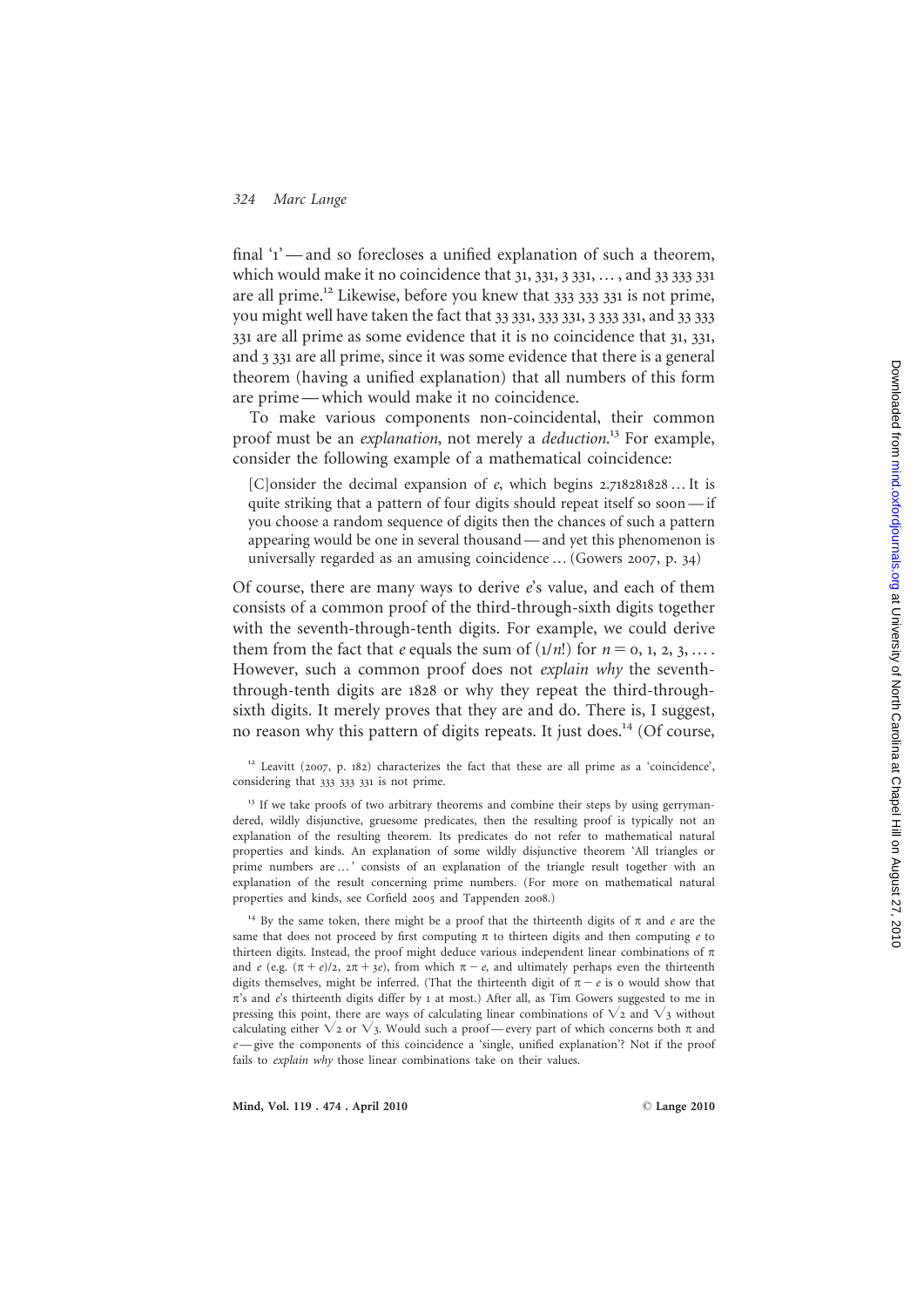my account of mathematical coincidence leaves us with the task of understanding what a mathematical explanation is, and of doing so without appealing to the notion of a mathematical coincidence. Fair enough — but my account of mathematical coincidence is not thereby rendered empty or uninteresting.)

Here is another example. We could deduce that the sum S of the first *n* natural numbers is  $n(n+1)/2$  from the premise that  $S^2 = (n^4 + 2n^3 + n^2)/4$ , with the same proof whether *n* is even or odd. But this common proof would do nothing to rule out the possibility that the same formula holds for even  $n$  and odd  $n$  only as a matter of coincidence. Presumably, the fact that  $S^2 = (n^4 + 2n^3 + n^2)/4$ does not explain why  $S = n(n + 1)/2$ . If anything, the expression for S explains the expression for  $S^2$ .

Likewise, consider the proof of the summation formula that proceeds by mathematical induction:

Show that for any natural number  $n$ , the sum of the first  $n$ natural numbers is equal to  $n(n+1)/2$ .

For  $n = 1$ , the sum is 1, and  $n(n + 1)/2 = 1(2)/2 = 1$ .

If the summation formula is correct for  $n = k$ , then the sum of the first  $k+1$  natural numbers is  $[k(k+1)/2]$  +  $(k+1) = (k+1)[(k/2) + 1] = (k+1)(k+2)/2$ , so the summation formula is correct for  $n = k + 1$ .

For this argument to be explanatory, the fact that the summation formula works for every natural number would have to be explained in part by the fact that the summation formula works for  $n = 1$ . But the case of  $n = 1$ , though more mathematically tractable than other cases, seems to have no special explanatory privilege over them.

After all, we could just as well have started our proof with  $n = 5$ , working upward and downward from there:

For  $n = 5$ , the sum is  $1 + 2 + 3 + 4 + 5 = 15$ , and  $n(n + 1)/2 =$  $5(6)/2 = 15$ .

If the summation formula is correct for  $n = k$ , then (I showed earlier) it is correct for  $n = k + 1$ .

If the summation formula is correct for  $n = k$  (where  $k > 1$ ), then the sum of the first  $k-1$  natural numbers is  $[k(k+1)/2] - k = k$  $[(k+1)/2 - 1] = k(k-1)/2$ , so the summation formula is correct for  $n = k - 1$ .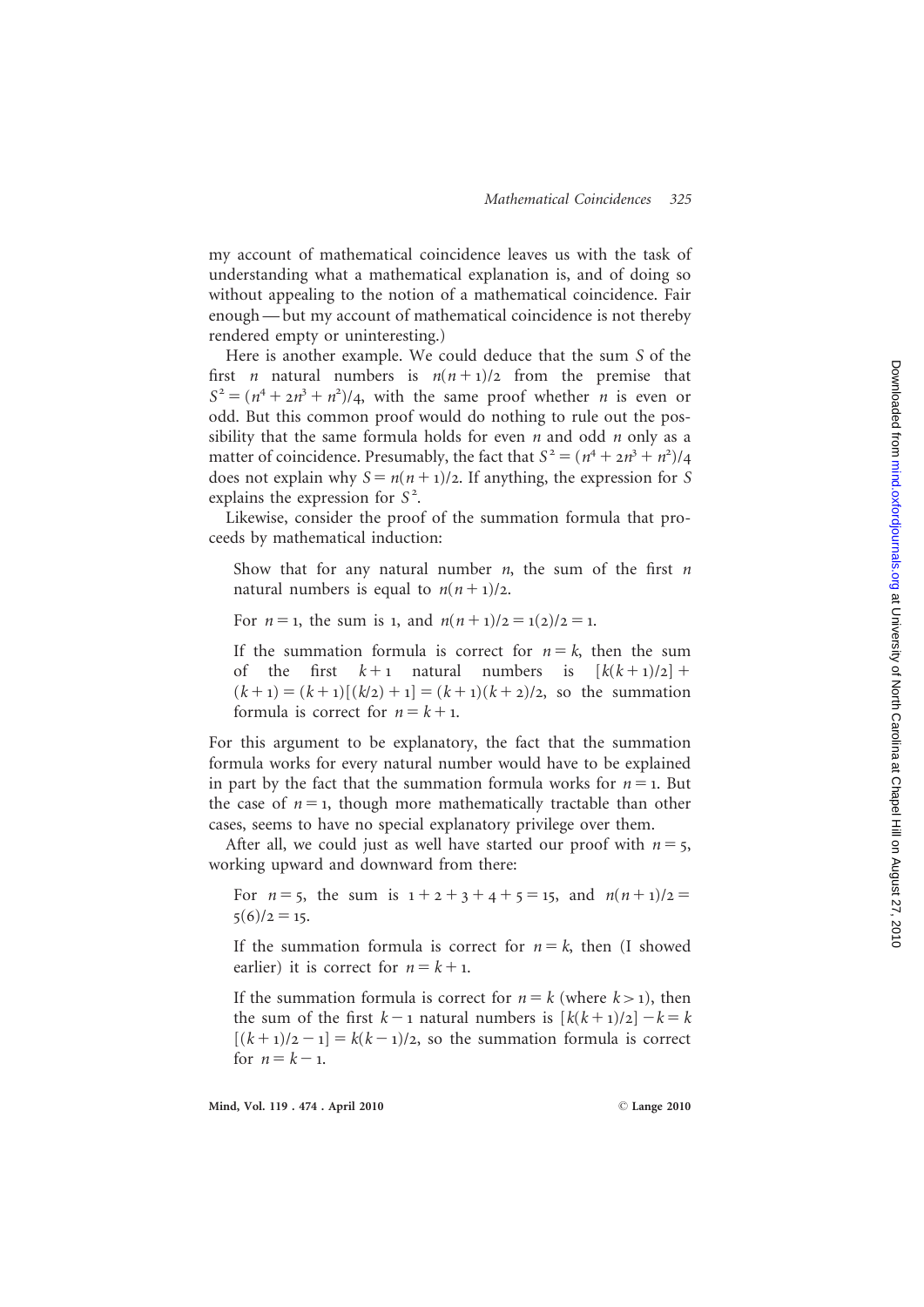If the proof by mathematical induction is explanatory, then this very similar proof proceeding upwards and downwards from  $n = 5$  should presumably also be explanatory. There is nothing to distinguish the two proofs, except for where they start. But they cannot both be explanatory, since then the summation formula's working for  $n = 1$ would help to explain why it works for  $n = 5$  and the summation formula's working for  $n = 5$  would help to explain why it works for  $n = 1$ . Mathematical explanations, whatever they are, had better not run in a circle.<sup>15</sup>

Thus, the proof by mathematical induction, though treating even *n* and odd *n* together, fails to make it no coincidence that  $n(n+1)/2$ applies to both even  $n$  and odd  $n$  because it fails to explain why the

My argument that mathematical inductions are generally not explanatory (see Lange 2009a) presupposes that if the fact that the summation formula works for  $n = 1$  helps to explain why it works for every natural number, then in particular, the fact that the summation formula works for  $n = 1$  must help to explain why it works for  $n = 5$ . I do not base this step on the premise that if a fact helps to explain a given universal generalization, then it must help to explain every instance of that generalization. For instance, various past decisions that my wife and I made help to explain why we have exactly two children, and thereby help to explain why every family on my block has exactly two children (a coincidence), but they do not help to explain why our neighbors, the Smith's, have exactly two children. Rather, certain facts about my family's history explain our case, whereas various facts about the Smith's history explain their case. However, this kind of piecemeal explanation would not be taking place if the principle of mathematical induction together with the summation formula's working for  $n = 1$  helped to explain why it works for every natural number; it would not be the case that the principle of induction sufficed to explain why the summation formula works for  $n = 5$  whereas the formula's working for  $n = 1$  sufficed to explain why it works for (say)  $n = 12$ . (Thanks to Alexander Skiles for discussion of this point.)

<sup>&</sup>lt;sup>15</sup> If mathematical 'explanations' run in a circle, then they are nothing like scientific explanations; the mathematical explanans is not responsible for the explanandum. Of course, this argument might lead us to worry that there is no such thing as mathematical 'explanation' properly so called, since there are many, equally good ways to axiomatize mathematics, and under different axiomatizations, the 'explanatory' arguments run in opposite directions. Any account of what a mathematical explanation is must face this problem, and I offer no such account here. I am using the notion of a mathematical explanation to understand the phenomenon of mathematical coincidence, and in so far as this notion is useful in understanding mathematical coincidence and other phenomena, there is good reason to suppose that there is such a thing as mathematical explanation. (See Sect. 4.) For more comprehensive arguments that mathematical explanation is an important part of mathematical practice, along with many examples, see Hafner and Mancuso 2005 and references therein. (See also note 4.) I shall resist the urge to say anything more about mathematical explanation except this: That a proof 's explanatory power depends somehow on its audience's interests, broadly speaking, does not entail that a proof's explanatory power for some audience is nothing more than its being the kind of proof that the audience wants for whatever reason (e.g. in view of its premises, its strategy, its perspicuity, its brevity, its wit, or the collateral information it supplies). (Contrast Resnik and Kushner 1987.)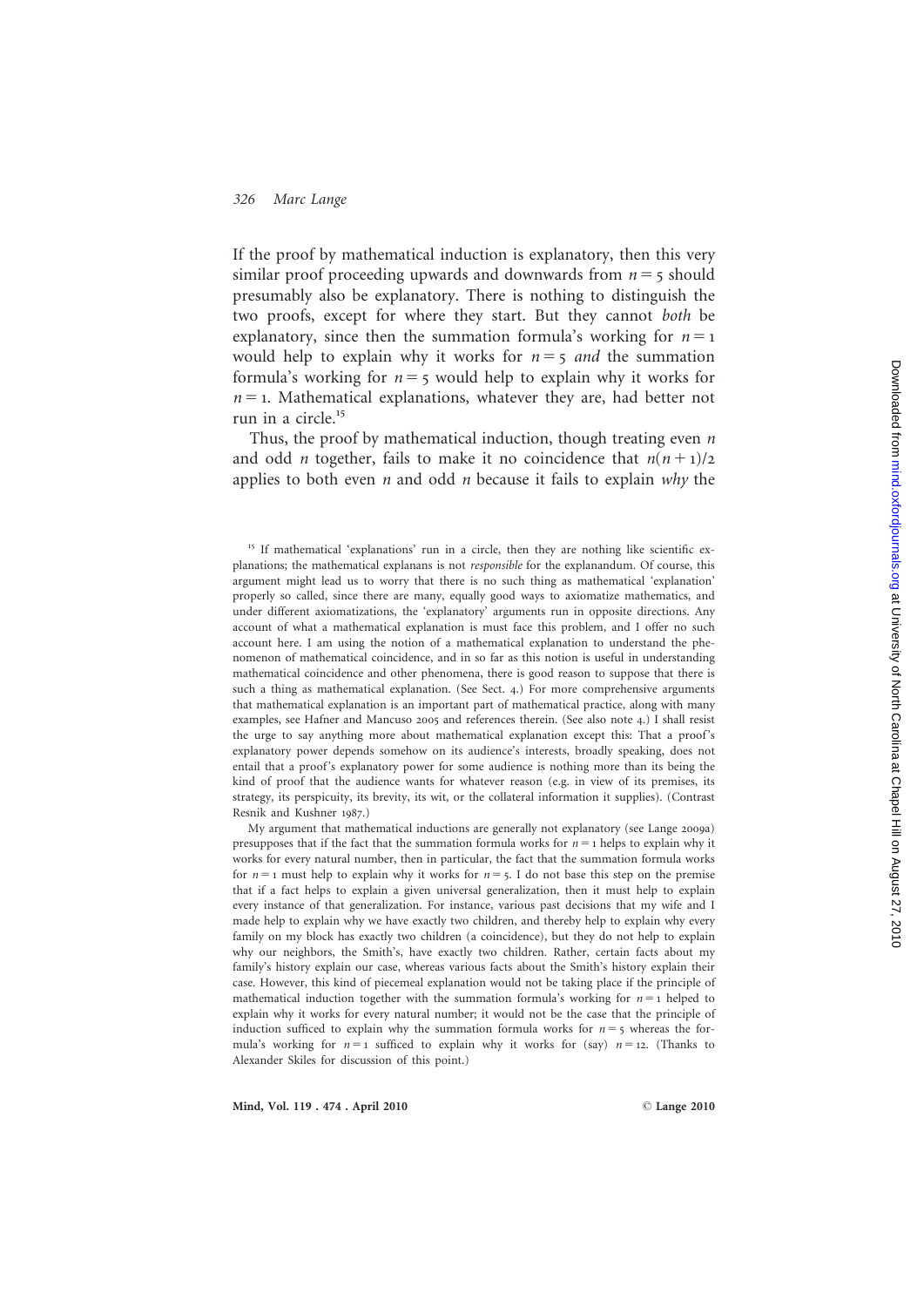#### Mathematical Coincidences 327

formula holds; it merely shows that the formula holds.<sup>16</sup> However, suppose we take the argument that proceeds upwards and downwards from  $n = 5$  and omit the step showing that the summation formula works for  $n = 5$ . Instead, we work upwards and downwards from an arbitrary n to show that if the summation formula works for one natural number *n*, then it works for all others. Since this argument fails to privilege any value of  $n$ , it may well count as explaining why the summation formula works either for all  $n$  or for no  $n$ —that is, as explaining why it is not the case that the summation formula works for some but not all n. Furthermore, this argument is unified in its treatment of odd *n* and even *n* in the manner I described earlier. After all, for the argument to begin from some  $n$  and to proceed upwards and downwards by steps of 1 each time, ultimately to cover every odd  $n$ , the argument must along the way cover every even  $n$  as well. Given that the summation formula works for all *n*, this explanation of why it works either for all or for no  $n$  ties together the even component and the odd component so as to make it no coincidence that the formula applies both to even *n* and odd *n*.

Therefore, I must weaken slightly the necessary and sufficient conditions I just proposed for some combination of mathematical facts to be no coincidence. Those conditions demanded a common proof for all components. But now we see that this proof need not explain why (or even prove that) every component of the non-coincidence is true. It need only explain why (and prove that) all of the components of the non-coincidence are true *if any one is true* — that is, why they all stand or fall together. As before, each component must receive the same explanation: if we take a single component and make each step of

<sup>&</sup>lt;sup>16</sup> Hafner and Mancosu (2005, p. 237) and Hanna (1990, pp. 10-11) contend that according to working mathematicians, proofs by mathematical induction are paradigms of non-explanatory proofs — but they offer no account of why proofs by mathematical induction fail to explain.

Some philosophers may believe that 1 is ontologically prior to the other natural numbersfor instance, that the natural numbers are fundamentally an inductively generated set with 1 as its first element. Whatever argument these philosophers give that 1 is prior would break the symmetry between a proof of the summation formula by mathematical induction and its proof by proceeding upwards and downwards from 5. I have not contended that all mathematical inductions fail to explain or that the summation formula's inductive proof fails to explain merely that it explains only if the formula's working for  $n = 1$  is somehow explanatorily prior to its working for  $n = 5$ . My main concern here will shortly be to explain why we must weaken slightly the conditions that I have just proposed for some combination of mathematical facts to be no coincidence. For that purpose, it suffices that we accept at least for the sake of argument that the inductive proof of the summation formula is not explanatory.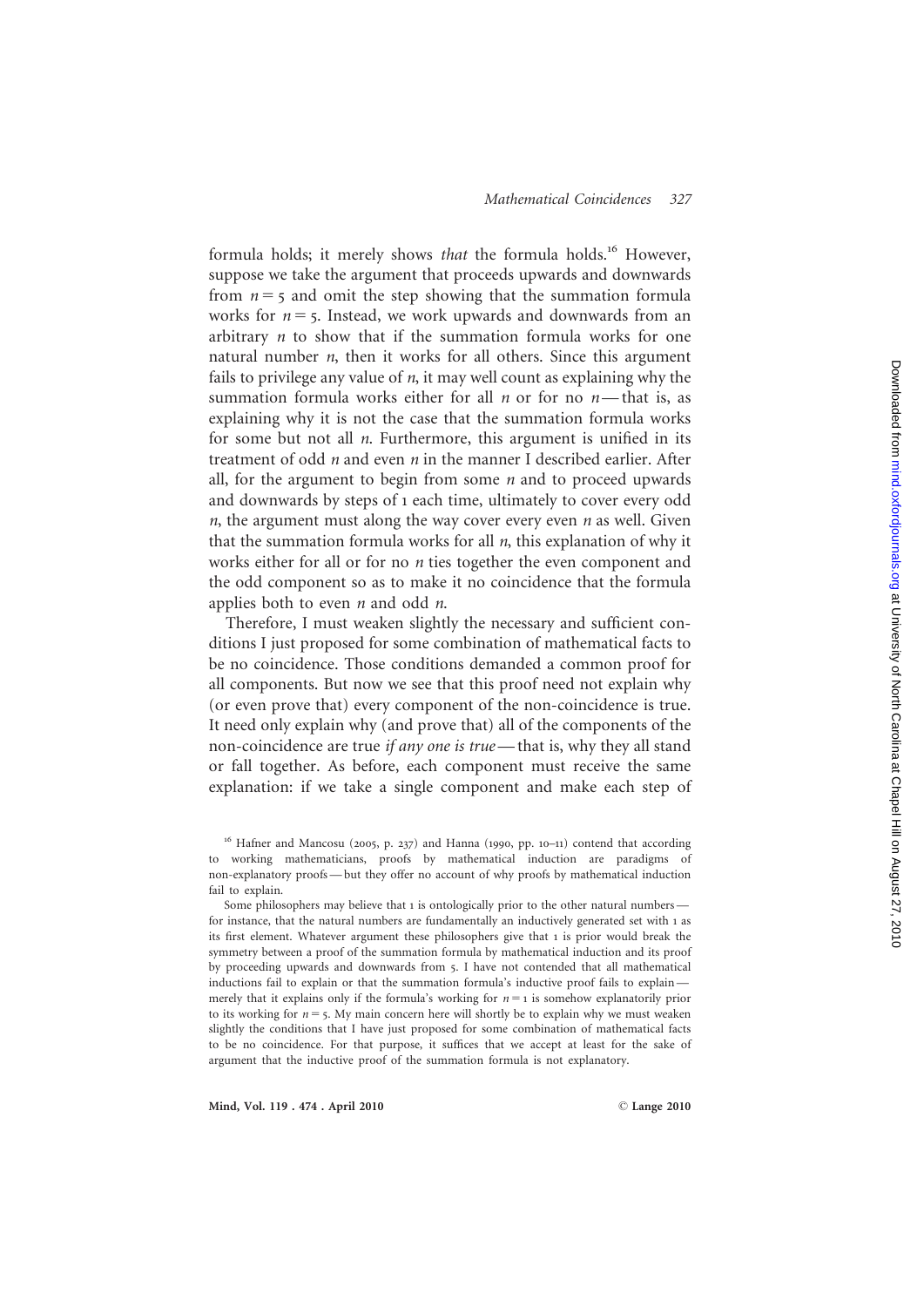the proof as logically weak as it can afford to be, while still allowing the proof to prove that that component is true if any one of the components is true, then the weakened proof must be able to prove, for each of the other components as well, that it is true if any one of the components is true.<sup>17</sup>

#### 4. Two applications: mathematical and scientific explanation

I have suggested that there is a close connection between mathematical explanation and mathematical coincidence: two mathematical facts are no coincidence when they have a common mathematical explanation. Of course, there is some controversy in philosophy over whether or not there are any explanations in mathematics. I suggest that any motivation we may have for thinking that there are mathematical coincidences should also motivate us to think that there are mathematical explanations, since the notion of a mathematical coincidence can be understood only in terms of the notion of a mathematical explanation.

Here is an example that nicely brings out the connection between mathematical explanation and mathematical coincidence.

In addition, though, it may be that the distinction between proofs that explain and proofs that merely prove (and hence the distinction between mathematical coincidences and non-coincidences) arises only in a context where some feature of the result being proved is salient. If so, then to characterize as 'coincidental' the fact that the twelfth digit of  $\pi$  is 8 and the fifth digit of e is 2 is to presuppose that this fact exhibits some salient feature-when actually it may well not. Without some salient feature, it may not make sense even to ask whether or not it is a coincidence. (See also note 19.)

<sup>&</sup>lt;sup>17</sup> According to my proposal, it is a coincidence that the thirteenth digit of  $\pi$  is the same as the thirteenth digit of e. By the same token, my proposal entails that it is a coincidence that (say) the twelfth digit of  $\pi$  is 8 and the fifth digit of e is 2. It might seem that these two cases ought to be treated differently. In particular, it might appear that my proposal fails to account for the strangeness of even asking whether it is a coincidence that the twelfth digit of  $\pi$  is 8 and the fifth digit of  $e$  is 2. However, I believe the strangeness to be adequately accounted for by our having no reason at all to suspect that these two facts have a common explanation. That  $\pi$ and e have the same digit (9) in the same decimal place (thirteenth) might have suggested that there was a common explanation, but that they have different digits in different places is not at all suggestive. Analogous considerations apply to causal coincidences. That you and I are both at the mall this afternoon is (let us suppose) coincidental, and although it is no less coincidental that you are there and Honolulu is the capital of Hawaii, to call this fact 'coincidental' (or even to ask whether or not it is) may well mislead by suggesting that one might reasonably have suspected a certain kind of common cause.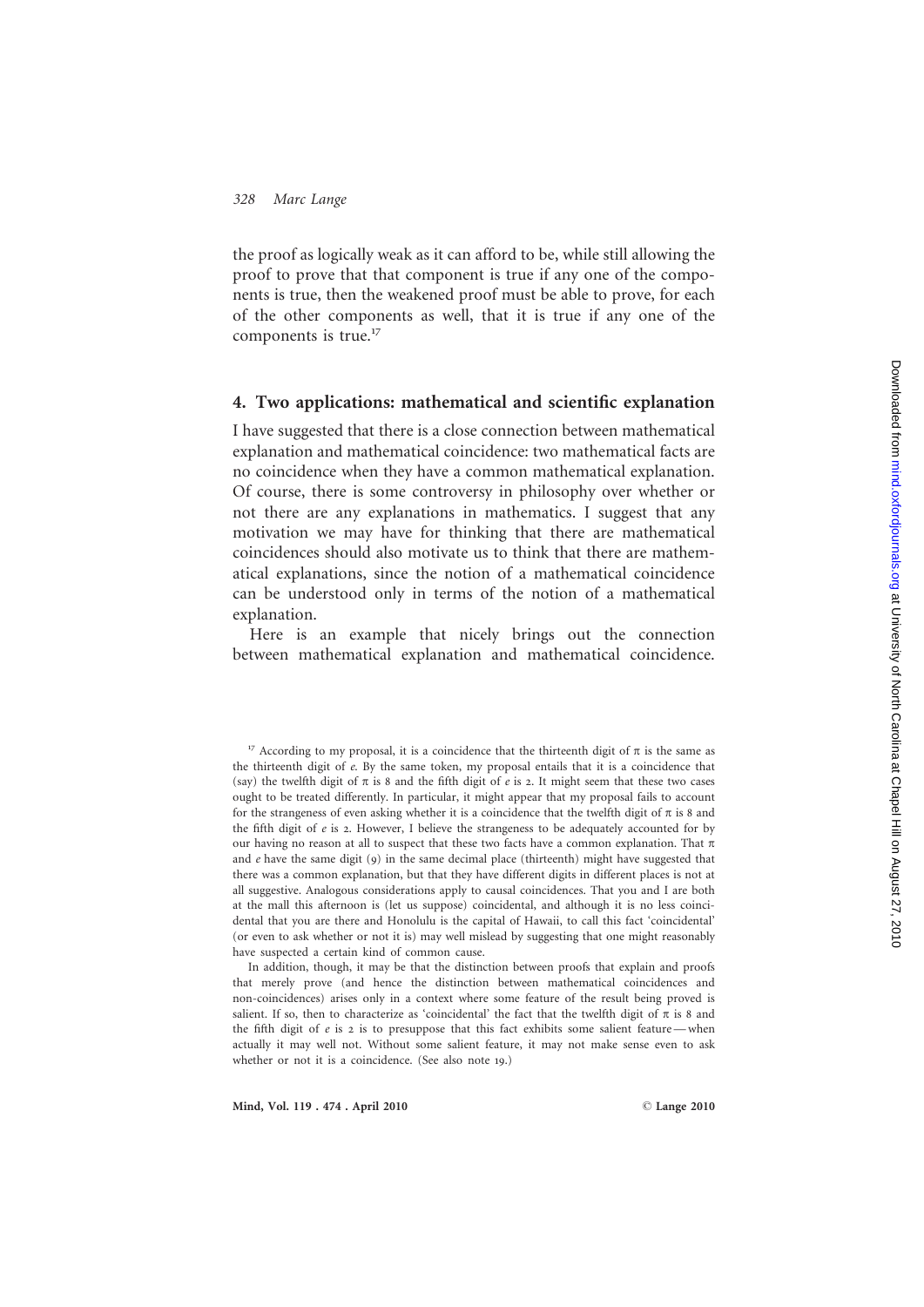Consider the fraction  $1/(1 + x^2)$ . By long division,

$$
\begin{array}{r}\n1 - x^2 + x^4 - \dots \\
(1 + x^2) \overline{\smash)1} \\
\underline{-(1 + x^2)} \\
-x^2 \\
\underline{-(-x^2 - x^4)} \\
x^4 \\
\underline{-(x^4 + x^6)} \\
\vdots\n\end{array}
$$

it yields the Taylor series

 $1 - x^2 + x^4 - x^6 + \dots$ 

Plainly, for real number  $x$ , this series will converge only if  $|x| < 1$ . (When  $|x| > 1$ , each successive term's absolute value is greater than its predecessor's, so the sum will oscillate in an ever widening manner.)

Why does dividing  $(1 + x^2)$  into 1 generate a series that converges if  $|x| < 1$  but diverges if  $|x| > 1$ ? After all,  $1/(1 + x^2)$  is perfectly well-defined for  $|x| \geq 1$ . We have here a mathematical why-question that seems to demand an answer: a mathematical explanation. We can prove that the series converges only if  $|x| < 1$ , but such a proof may still leave the why-question unanswered. As Michael Spivak says in his famous textbook:

A careful assessment of our situation will reveal some unexplained facts. … [M]ysterious behavior is exemplified … strikingly by the function  $f(x) = 1/(1 + x^2)$ , an infinitely differentiable function which is the next best thing to a polynomial function. ... If  $|x| \geq 1$ , the Taylor series does not converge at all. Why? What unseen obstacle prevents the Taylor series from extending past 1 and – 1? Asking this sort of question is always dangerous, since we may have to settle for an unsympathetic answer: it happens because it happens — that's the way things are! In this case there does happen to be an explanation, but this explanation is impossible to give [here at the end of Chapter 23]; although the question is about real numbers, it can be answered intelligently only when placed in a broader context. (Spivak 1980, p. 482 )

Mind, Vol. 119 . 474 . April 2010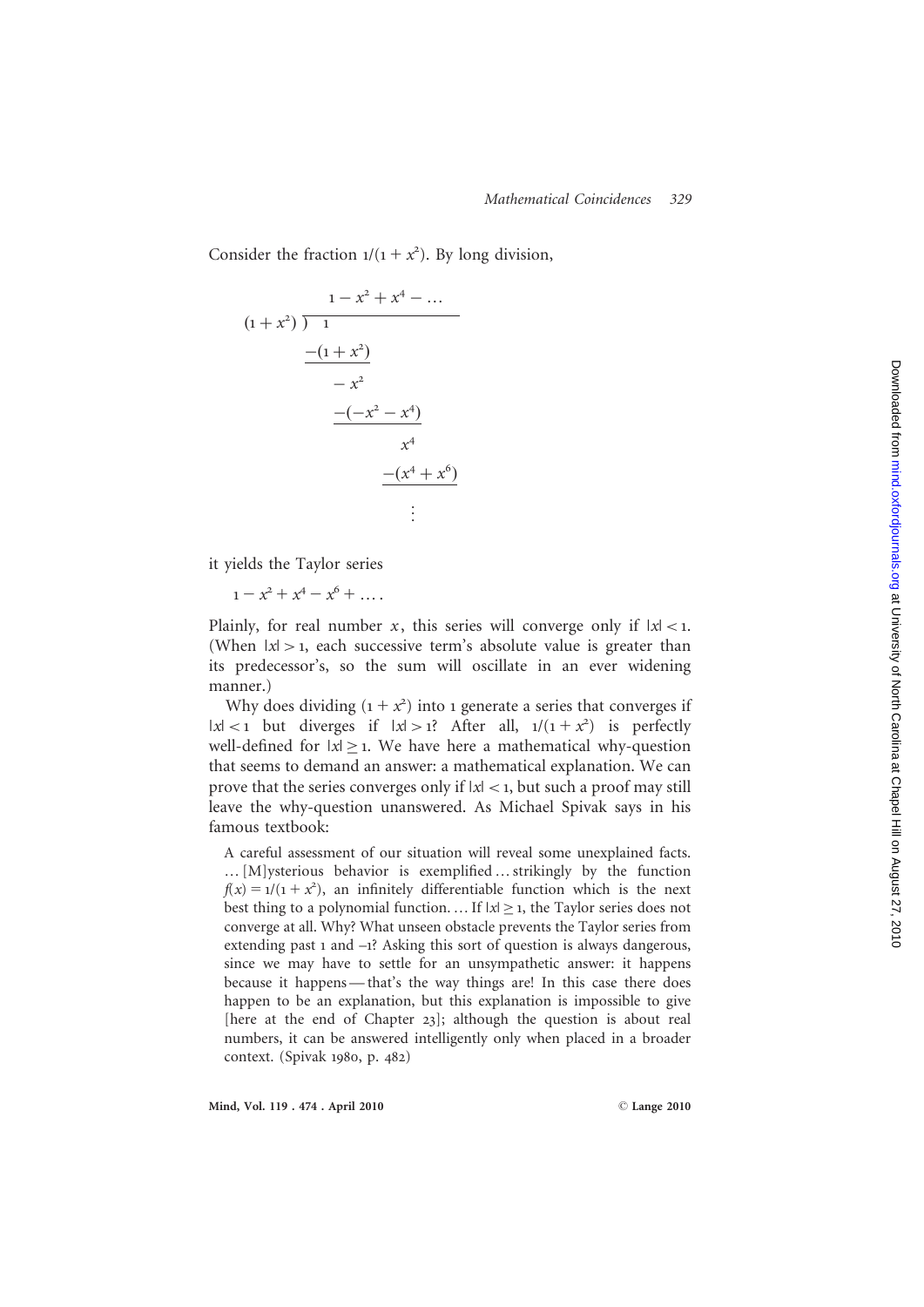Those who are suspicious of the very concept of a mathematical explanation will need to explain away remarks like Spivak's.

The mathematical explanation that Spivak foreshadows is given by the proof of this theorem (see Spivak 1980, p. 524):

For any power series  $\sum a_n z^n$  (from  $n = o$  to  $\infty$ ), either it converges for all complex numbers z, or it converges only for  $z = 0$ , or there is a number  $R > 0$  such that it converges if  $|z| < R$  and diverges if  $|z| > R$ .

This theorem's proof 'helps explain the behavior of certain Taylor series obtained for real functions, and gives the promised answers to the questions raised at the end of Chapter 23' (Spivak 1980, p. 528). For although  $f(z) = 1/(1 + z^2)$  does nothing outrageous when z equals a real number with absolute value equal to 1 (remaining well-defined, continuous, and infinitely differentiable), it does go undefined for an imaginary number with absolute value (or 'modulus') equal to 1:  $f(i) = 1/(1 + i^2) = 1/0$ . That is why the Taylor series diverges at  $x > 1$ .

We can recognize that this is indeed a genuine mathematical explanation by noticing that this theorem's proof removes what would otherwise have been a mathematical coincidence. Is it a coincidence that the two Taylor series

$$
1/(1 - x2) = 1 + x2 + x4 + x6 + ...
$$
  

$$
1/(1 + x2) = 1 - x2 + x4 - x6 + ...
$$

are alike in that, for real  $x$ , each converges when  $|x| < 1$  but diverges when  $|x| > 1$ ? This might seem utterly coincidental (like the fact that the two Diophantine equations have exactly the same positive solutions) since although  $1/(1-x^2)$  at  $x=1$  goes undefined,  $1/(1+x^2)$ behaves quite soberly there. However, when we look at matters in terms of the complex plane, it is no coincidence: both functions go undefined at some point on the unit circle centered at the origin (the first at  $z = 1$ , the second at  $z = i$ ), so by the theorem, each series converges inside the circle but not outside it. The behaviors of the two series have a common mathematical explanation given by the proof of this theorem. That explanation makes their similar behavior no coincidence.<sup>18</sup>

<sup>&</sup>lt;sup>18</sup> Steiner (1978b, pp. 18-19; 1990, pp. 105-7) likewise says that this theorem concerning complex power series explains why the Taylor series for  $1/(1 + x^2)$  converges at  $|x| < 1$  but not at |x| >1 - and, as Steiner notes (1990, p. 106), Waismann says the same (in his 1982, pp. 29-30). Neither mentions mathematical coincidence or compares the convergence of the series for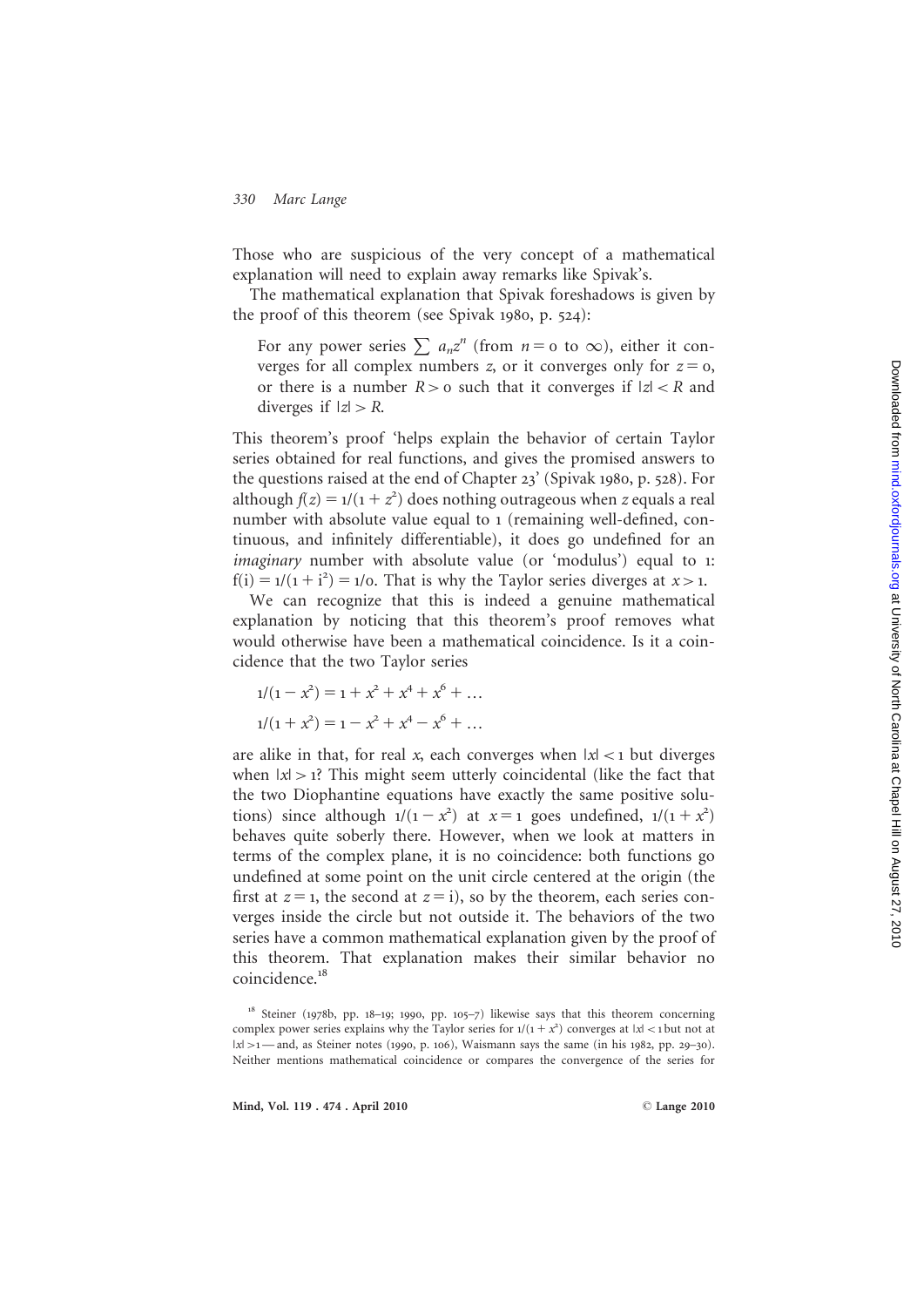#### Mathematical Coincidences 331

(Admittedly, to explain the behavior of the  $1/(1 + x^2)$  series, a proof explaining the theorem must be supplemented by the fact that  $1/(1 + z^2)$  goes undefined at  $z = i$ . This fact, in turn, plays no role in explaining the behavior of the  $1/(1-x^2)$  series; besides the theorem's proof, that explanation also appeals to the fact that  $1/(1-z^2)$  goes undefined at  $z = 1$ . However, in a context where infinite series and the like are being placed on the table, we ordinarily would regard these humble further resources as quite negligible. In such a context, a proof explaining the theorem qualifies as a single, unified explanation of the behaviors of both series, making their similarity no coincidence.)

The force of a question like 'Is it just a coincidence that the Taylor series for  $1/(1 + x^2)$  and  $1/(1 - x^2)$  both converge at  $|x| < 1$  but not at  $|x| > 1$ ?' may well be easier to grasp than the force of a question like 'What explains why the Taylor series for  $1/(1 + x^2)$  converges at  $|x| < 1$ but not at  $|x| > 1$ ? It may initially be difficult to see what could possibly constitute such an explanation, whereas it is easy to appreciate the 'Is it just a coincidence … ' question as seeking some feature common to the two functions that makes their Taylor series behave alike despite the functions' profoundly different behaviors at  $x = 1$ . A similar phenomenon occurs in connection with scientific explanation: Encountering the question 'Why is gravity an inverse-square force?', a student may well find it difficult to see what this question could possibly be looking for. But she may readily understand the point of asking 'Is it nothing but a coincidence that both gravity and electrostatic repulsion are inverse-square forces?'

Thus, in a given case, mathematical coincidence may be easier than mathematical explanation to recognize as an interesting issue. Although one might initially think that there is no sense in asking for a mathematical explanation over and above a proof of the nonconvergence of  $1/(1 + x^2)$ 's series at  $|x| > 1$ , one might nevertheless promptly recognize that there is a fact (albeit perhaps unknown) about whether the common behavior of the two series is a mathematical coincidence. In this light, one might then recognize a distinction

 $1/(1 - x^2)$ , though both are concerned with the remarkable fact (a coincidence?) that imaginary numbers arise in apparently unrelated branches of mathematics (e.g. the factorization of polynomials and the convergence of power series). (My thanks to a referee for kindly calling Steiner's papers to my attention.)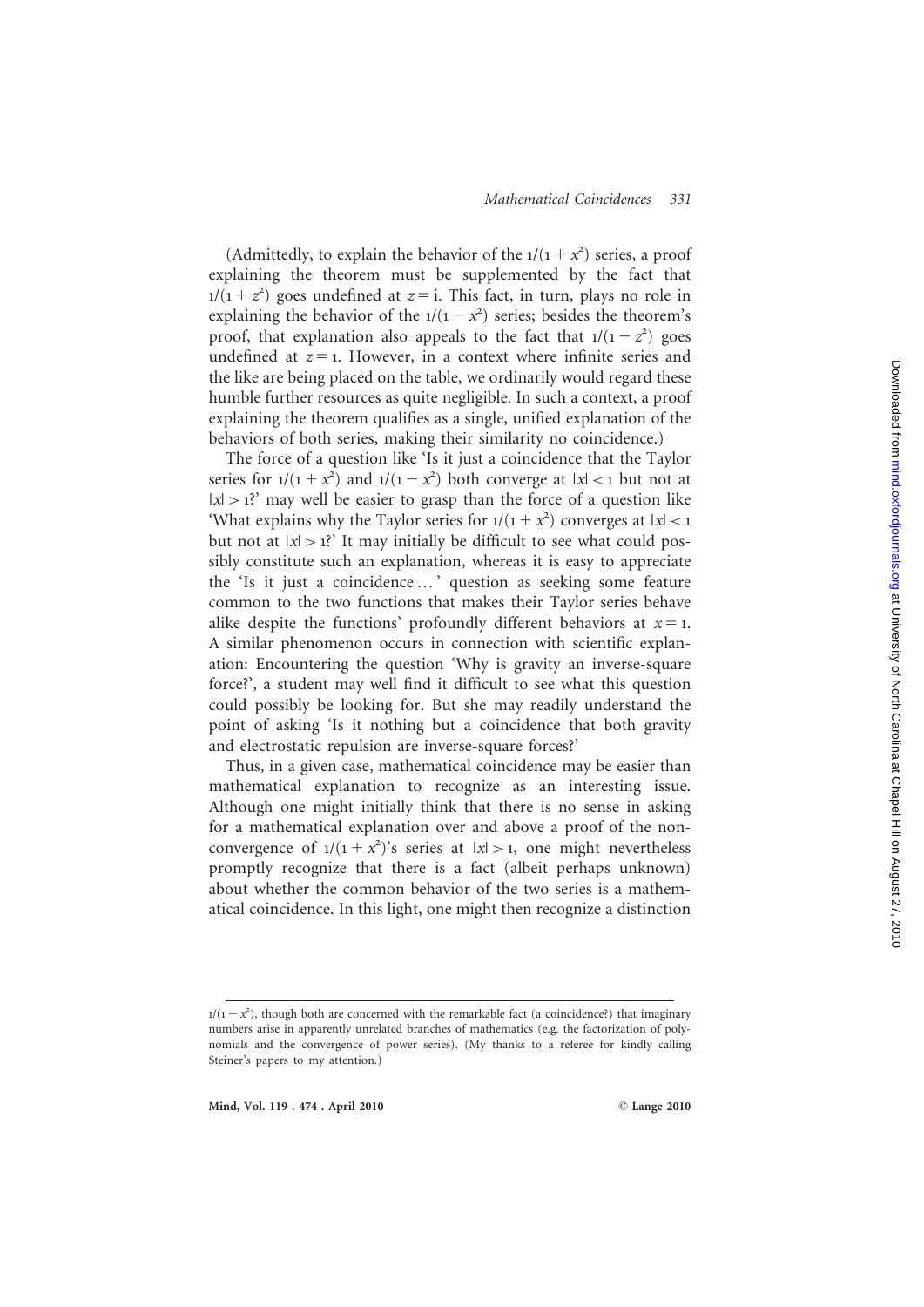between proofs that explain and proofs that fail to explain why the ) series is non-convergent for  $|x| > 1$ .<sup>19</sup>

Even if (as I have argued) a proof that makes some result non-coincidental does so by virtue of being explanatory, we may come to recognize a given proof as explanatory by first appreciating that it makes some result non-coincidental. Indeed, someone who initially doubts that there is any such thing as a 'mathematical explanation' may nevertheless readily appreciate some proofs as rendering non-coincidental what would otherwise be counted as mathematical coincidences — and may thereby be persuaded that there are mathematical explanations.

Besides giving us some purchase on mathematical explanations, my account of mathematical coincidence can also help us to understand a certain kind of scientific explanation. As an example, let us take these two phenomenological regularities:



Consider a cylinder (see figure) of length L, radius a, generating heat that keeps it at constant temperature  $T_{1}$ . (It might be a current-carrying wire or a steam-conveying airduct, for example.) The cylinder is surrounded by a uniform layer of thermal insulation, thickness  $(b - a)$ , the outside of which is kept at temperature  $T<sub>2</sub>$ . We find experimentally that in all such cases, the rate at which heat is generated inside the cylinder, thence to pass through

Mind, Vol. 119 . 474 . April 2010

<sup>&</sup>lt;sup>19</sup> Nevertheless, perhaps this distinction exists only in certain conversational contexts, such as a context where it is salient that some other series exhibits the same convergence behavior. Perhaps in such a context, an explanation of one series' convergence behavior would have to exploit its possession of a property possessed by the other series as well, thereby explaining why they both exhibit this behavior. (See also n. 17.)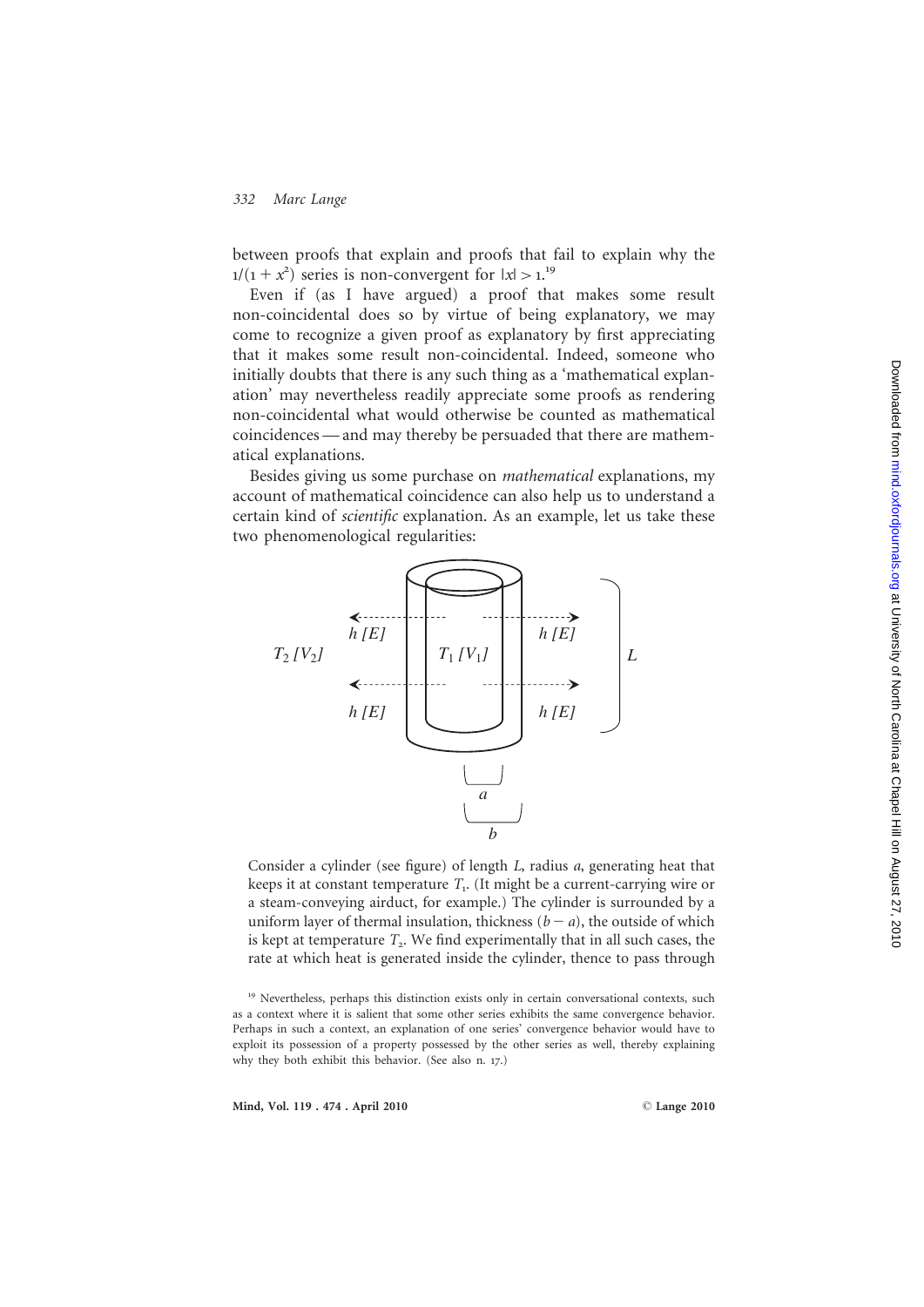the cylinder's surface, is proportional to  $L (T_1 - T_2)/\ln(b/a)$ , where 'ln(x)' is x's natural logarithm. (Arrows in the figure depict the direction of heat flow  $h$ .)

Consider a cylinder (see figure again, now using the labels in square brackets) of electrically conductive material of length L, radius a, held at a constant voltage (electrical potential)  $V_1$ . The cylinder is surrounded by a uniform layer of electrical insulation (dielectric), thickness  $(b - a)$ , the outside of which is kept at voltage  $V_2$ . We find experimentally that in all such cases, the charge on the cylinder is proportional to  $L (V_1 - V_2)$ /  $ln(b/a)$ . (Arrows in the figure depict the direction of the electric field  $E$ .)

Is it a coincidence that these two results are so strongly analogous? Yes, in one respect: the two physical processes are clearly distinct. They cannot be reduced to a common underlying physical process in the way that the tides, planetary motion, and falling bodies can. After all, the electric field is not heat. The laws of electrostatics do not govern thermodynamics.

But in another respect, it is no coincidence that the two results are analogous. The analogy would have been coincidental if the more fundamental laws of electrostatics and thermodynamics had been utterly unlike. But in fact, they take exactly the same form, and that is why these two results take the same form. Of course, if we gerrymander or are excessively liberal about what counts as a 'form', then any two equations take the 'same form'. But the laws governing electrostatics and thermodynamics take the same form in the sense that there is a single mathematical proof deriving both of the phenomenological results I mentioned from the respective more fundamental laws.

Let us see why. There is what James Clerk Maxwell called a 'physical analogy' between electrostatics and heat flow: a positively (negatively) charged body plays the nomic role of a heat source (sink), an electric field plays the role of an unequally heated body, potential difference plays the role of temperature difference, and so forth. Since analogous quantities play analogous nomic roles, 'any result we may have obtained either about electricity or about the conduction of heat may be at once translated out of the language of the one science into that of the other without fear of error' (Maxwell 1881, p. 52). That translatability reflects the fact that the same mathematical derivation from the respective more fundamental laws covers both phenomenological results; each step in the derivation can equally well involve electrostatic or thermodynamic quantities. This physical analogy has the practical advantage of giving us two results for the price of one derivation. More importantly for our purposes, the physical analogy makes it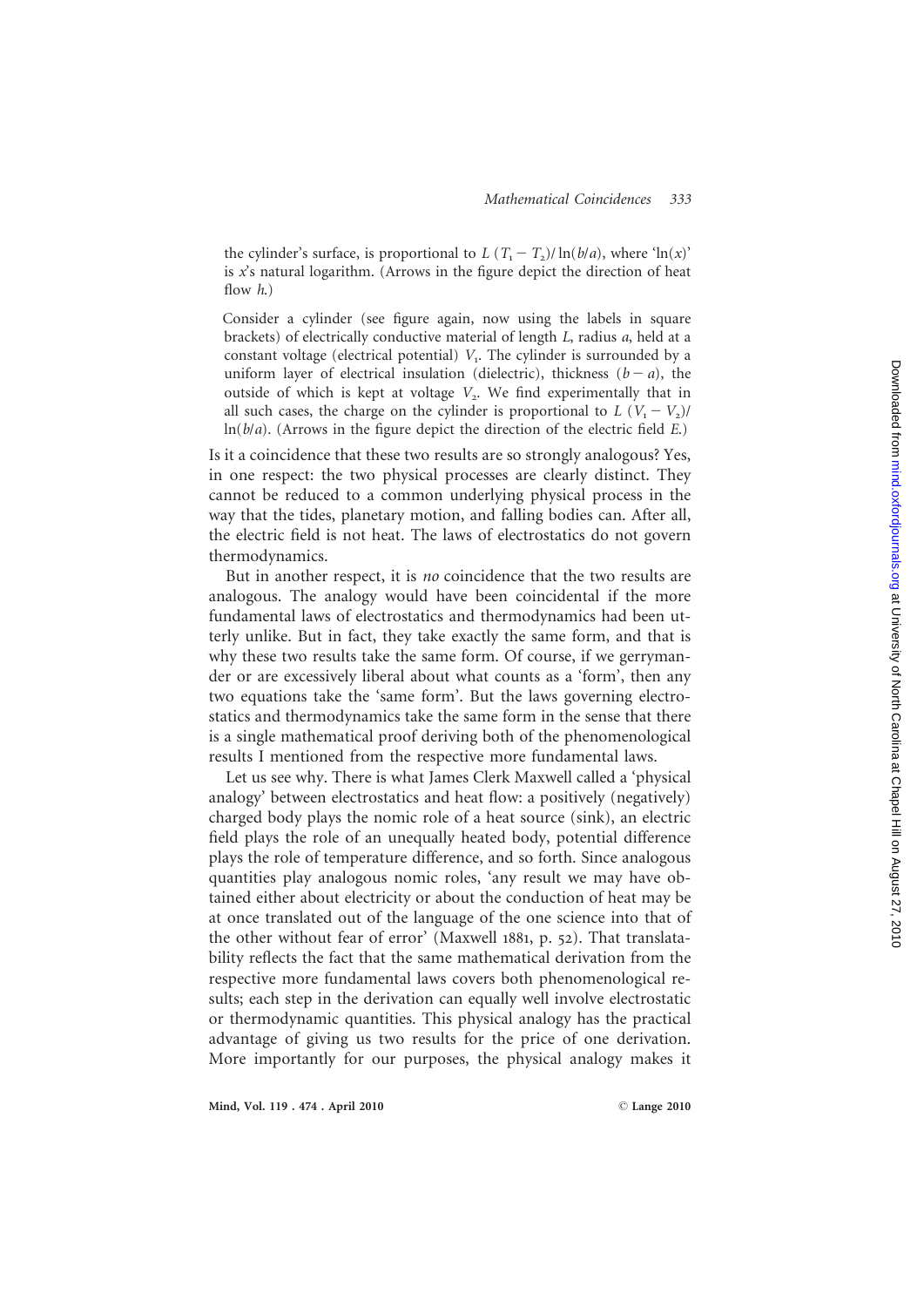no mathematical coincidence that these two phenomenological results are so similar.

The relevant more fundamental equations of electrostatics [thermodynamics] are as follows: (i) that the rate of heat flow  $h$  [the electric field E] at a given point is proportional to the negation of the temperature  $T$  [electrical potential  $V$ ] gradient there, and (ii) that the heat flux  $\int \mathbf{h} \cdot d\mathbf{s}$  [electric field flux  $\int \mathbf{E} \cdot d\mathbf{s}$ ] through an enclosing surface is proportional to the heat Q generated [electric charge q] within. That is (where  $\alpha'$  represents 'is proportional to'):

$$
h \propto - \text{grad } T \qquad E \propto - \text{grad } V
$$
  

$$
\int h \cdot ds \propto Q \qquad \int E \cdot ds \propto q.
$$

Note the analogy between the two sets of equations. The two phenomenological results can thus be given the same derivation. (I shall use the thermodynamic variables.)

From symmetry,  $h$  is independent of the direction, so it depends only on the distance from the apparatus' center line. Consider a cylinder concentric with the apparatus, with radius r. Its surface area is  $2\pi rL$ . For this surface, that  $\int \mathbf{h} \cdot d\mathbf{s} \propto Q$  entails that  $2\pi rLh \propto Q$ , and so  $h \propto Q/2\pi rL$ . Since  $\vec{h} \propto -$  grad T, it follows that  $h \propto - dT/dr$ , or  $dT/dr \propto -h$ . Substituting for h,  $dT/dr \propto -Q/2\pi rL$ . Integrating from  $r = a$  to  $r = b$ , we find  $\int (dT/dr) dr = (T_2 - T_1)$  $\alpha - (Q/2\pi L) \ln(b/a)$ . Thus,  $Q \propto L (T_1 - T_2)/\ln(b/a)$ .

If we exchange thermodynamic quantities for electrostatic ones, we can use the same mathematical proof to yield the electrostatic result (Feynman, Leighton, and Sands 1963, p. 12-2).<sup>20</sup>

Thus, considering the analogy between the more fundamental equations of thermodynamics and electrostatics, it is no coincidence that the phenomenological thermodynamic and electrostatic results are analogous. That is to say, this combination of thermodynamic and electrostatic results is no mathematical coincidence: a mathematical proof that is no stronger than it needs to be in order to derive the thermodynamic result from the more fundamental thermodynamic equations also suffices to derive the electrostatic result from the more fundamental electrostatic equations.

Of course, since heat and electric charge are not the same thing, there is no scientific explanation of the more fundamental

<sup>&</sup>lt;sup>20</sup> An analogous point could be made regarding the parallel proofs of dual theorems in projective geometry.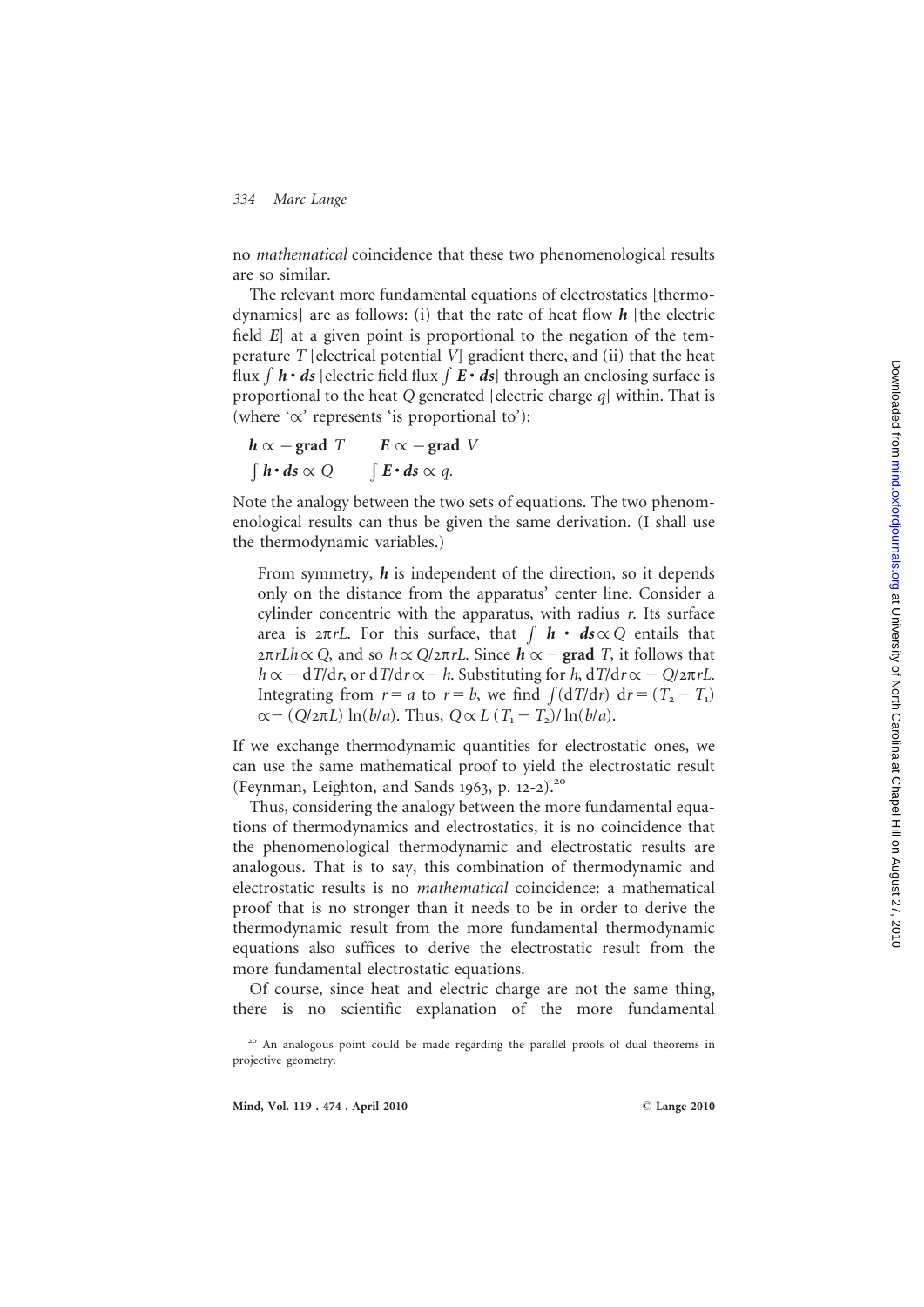thermodynamic equations that appeals to exactly the same facts (or even nearly so) as some explanation of the more fundamental electrostatic equations. Plausibly, when we say that it is a coincidence that the CIA agent was in the capital just when His Excellency dropped dead, we mean that these two facts have no causal explanations (of a relevant sort) that appeal (in important respects) to the same facts. Such a coincidence, involving the absence of common scientific explainers, I will term a 'physical coincidence' to distinguish it from a mathematical coincidence, which (I have suggested) involves the absence of a common mathematical explanation.

These two notions are similar enough that it makes sense for us to regard both as varieties of coincidence. Yet they are distinct, as the thermodynamic/electrostatic case illustrates. That the phenomenological thermodynamic and electrostatic results are analogous is a physical coincidence, since the more fundamental laws responsible for each result are not the same.<sup>21</sup> But it is no *mathematical* coincidence, since the same mathematical proof can be used to derive each phenomenological result from the more fundamental equations that scientifically explain it.

The analogy between the phenomenological thermodynamic and electrostatic results can be physically coincidental yet mathematically no coincidence because the more fundamental equations responsible for the respective results concern different things (heat and electric charge) yet have a common mathematical form. From mathematical equations of that form, we can derive a mathematical result — and the variables in those equations and in that result can be interpreted either thermodynamically or electrostatically. So there is a mathematical derivation (given above) of the thermodynamic regularity from the more fundamental thermodynamic equations such that (even if we make each step of the derivation as logically weak as it can afford to be while still allowing the proof to go through) the same proof can derive the electrostatic regularity from the more fundamental electrostatic

<sup>&</sup>lt;sup>21</sup> Though physically coincidental, the fact that the phenomenological thermodynamic and electrostatic results are analogous is physically necessary (i.e. follows entirely from natural laws). That two facts are physically necessary does not suffice to make a given consequence of them no physical coincidence. For instance, nineteenth-century chemists believed it physically necessary that all noncyclic alkane hydrocarbons differ in molecular weight by integral multiples of 14 units, and they also believed it physically necessary that the atomic weight of nitrogen is 14 units. But they termed it 'coincidental' (albeit physically necessary) that all noncyclic alkanes differ in molecular weight by integral multiples of the atomic weight of nitrogen. Noncyclic alkanes contain no nitrogen. (See, for instance, van Spronsen 1969 , pp. 73 – 4, and my 2000, pp. 203 – 7.)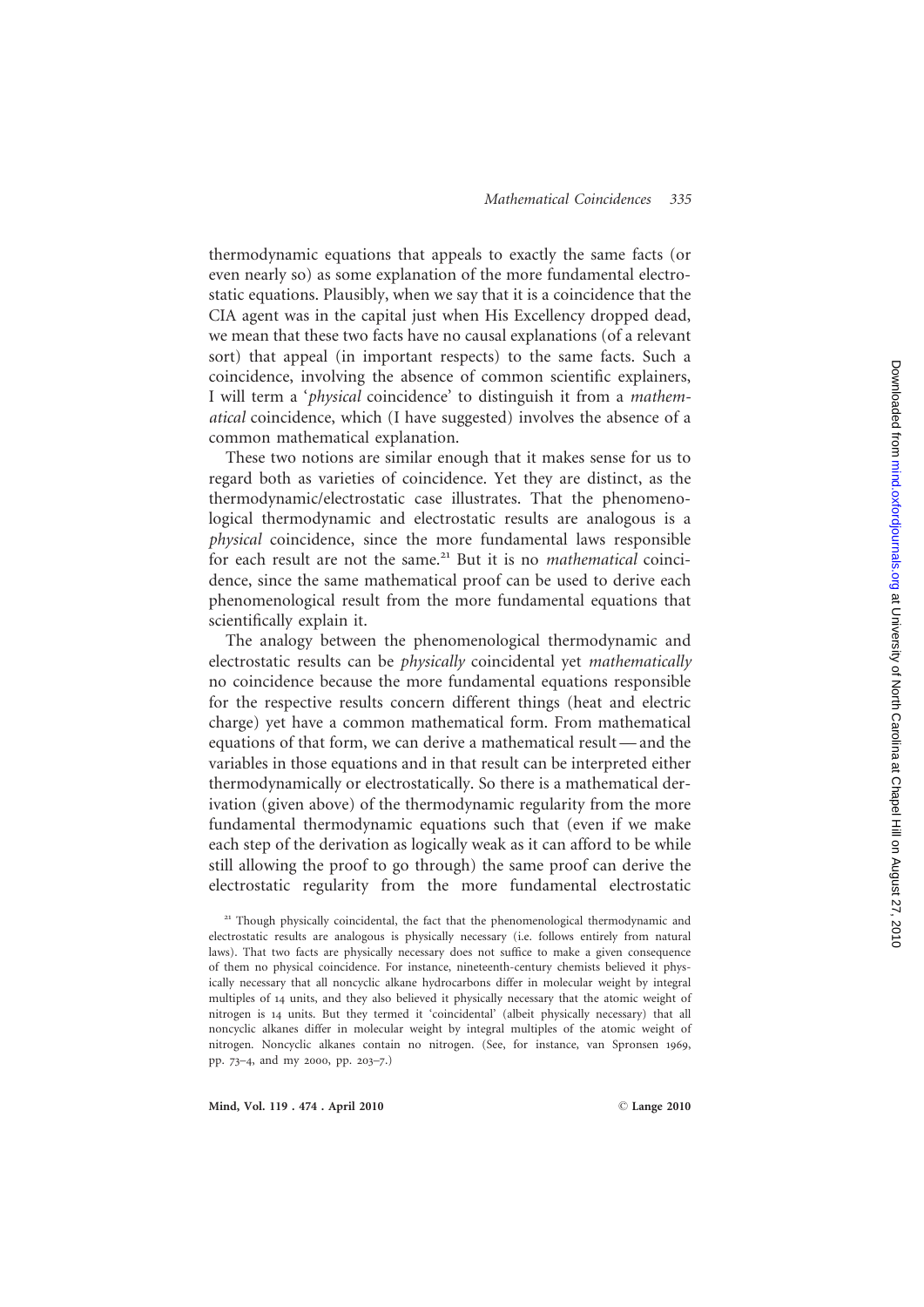equations. In other words, the two physical theories leave us with exactly the same mathematical problem, and therefore it is no mathematical coincidence that the two problems have analogous answers. William Thomson (later Lord Kelvin), who discovered this analogy, put the point nicely:

Corresponding to every problem relative to the distribution of electricity on conductors, or to forces of attraction or repulsion exercised by electrified bodies, there is a problem in the uniform motion of heat which presents the same analytical conditions, and which, therefore, considered mathematically, is the same problem. (Thomson 1845, p. 27, my emphasis)

Without the notion of a mathematical coincidence, we would be unable to specify why a correct scientific explanation of the similarity between the two phenomenological results cannot be simply a scientific explanation of the first result conjoined to a scientific explanation of the second. Such a conjunction might seem perfectly appropriate as an explanation considering that their similarity is a physical coincidence. But it incorrectly characterizes their similarity as a mathematical coincidence — as just a kind of algebraic miracle. In contrast, any correct scientific explanation of their similarity identifies the particular mathematical features that, by being present in both cases, account for the similarity between the two results by enabling the same mathematical argument to derive those results from the respective more fundamental equations.<sup>22</sup>

Dimensional explanations, I have argued elsewhere (2009c), are another kind of non-causal scientific explanation that uses structural features of more fundamental equations to unify physically dissimilar phenomenological laws.

Some philosophers have argued that certain other physical facts are explained by mathematical theorems. (For discussion see: Baker 2005; Colyvan 2001 and 2002; Melia 2002; Steiner 1978b and references therein.) Steiner (1978b, p. 19) contends that if the physics is removed from such a mathematical explanation of a physical fact, then a mathematical explanation of some mathematical theorem remains, whereas '[i]n standard scientific explanations, after deleting the physics nothing remains'. I agree that if the physics is removed from an explanation of the similarity between these two phenomenological results, then the two results and their derivations become one. But if a mathematical theorem is explained by the argument thereby produced, then the same theorem must be explained by the argument that is produced when the physics is removed from a 'standard scientific explanation' of just one of these phenomenological results using the more fundamental equations that entail it (since the same mathematical derivation is produced in both instances). In that event, it would not be the case that nothing remains after deleting the physics from this standard scientific explanation.

<sup>&</sup>lt;sup>22</sup> Colyvan has similarly suggested that 'if two different physical systems are governed by the same differential equation, it's clear that there is some similarity between these systems, no matter how disparate the systems may seem … It seems plausible, at least, that this similarity is structural … ' (Colyvan 2001, p. 83).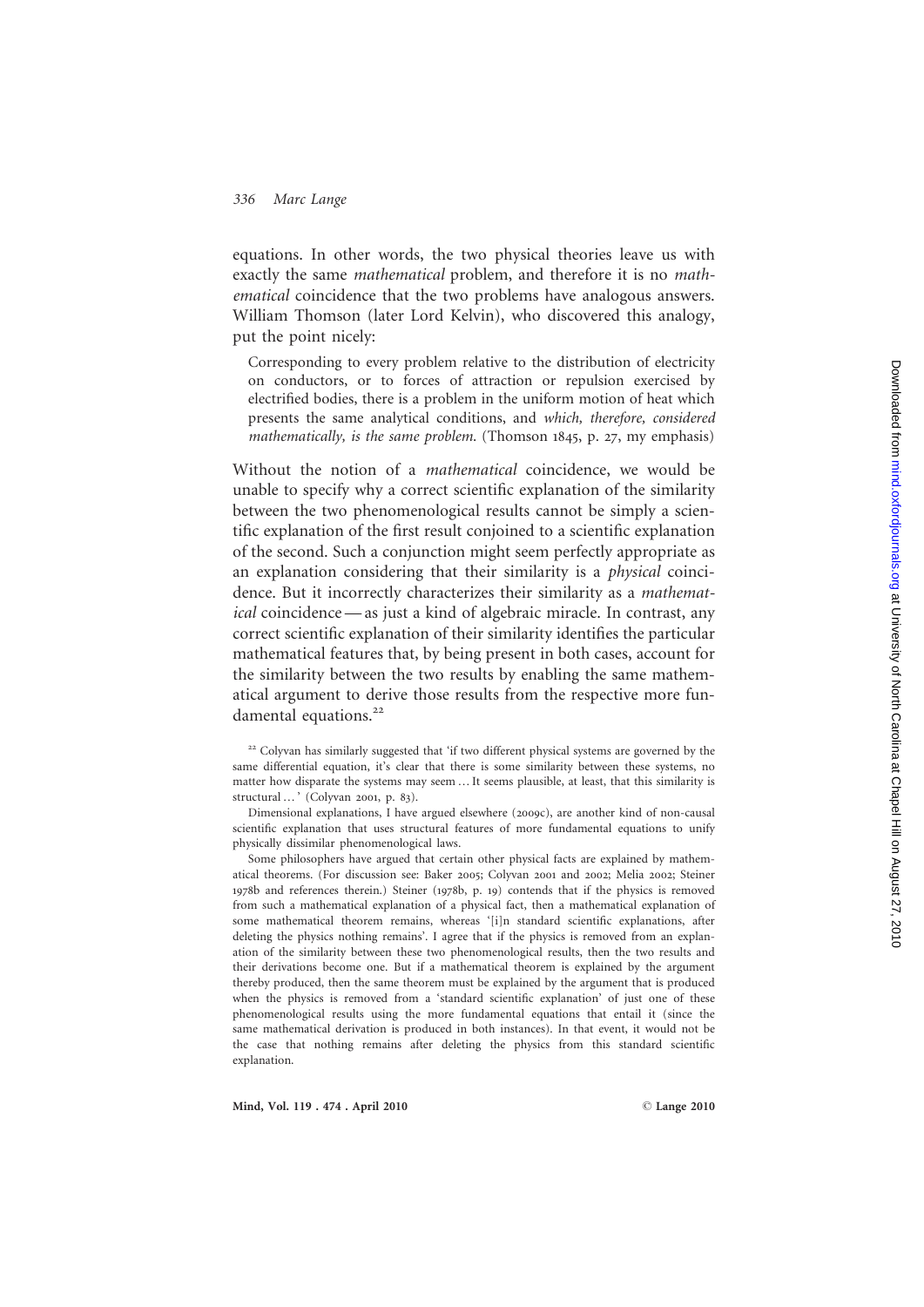Other scientific explanations work in the same way. For instance, consider the mathematical proof that Poisson (1811, pp. 11 –19) uses to explain why two forces compose according to the 'parallelogram of forces'. Poisson's proof derives the parallelogram of forces from various symmetries that forces exhibit (such as that equal and opposite forces cancel). The same mathematical proof can also be used to deduce that various other directed quantities (such as electric current densities, bulk magnetizations, and entropy fluxes) also compose according to parallelogram laws since those quantities exhibit analogous symmetries. Thus, if all of these various parallelogram laws are explained by Poisson-style arguments, then it is no mathematical coincidence that these various quantities, despite their physical diversity, all compose in the same way:

[T]he proof which Poisson gives of the 'parallelogram of forces' is applicable to the composition of any quantities such that turning them end for end is equivalent to a reversal of their sign. (Maxwell 1873, p. 10 )

Even if there is no common reason why equal-and-opposites cancel for light, water, velocity, force, energy, electric current, and so forth, there is (if Poisson-style explanations are correct) a basic similarity among them that makes it no (mathematical) coincidence that they all compose parallelogramwise.<sup>23</sup>

Our account of mathematical coincidence has thus paid dividends in helping us to recognize one kind of understanding that certain scientific explanations supply. The concept of a mathematical coincidence plays an important role in scientific practice.

#### 5. Conclusion

I think that G. H. Hardy is implicitly appealing to the notion of a mathematical coincidence when he praises theorems having proofs where

There are no complications of detail – one line of attack is enough in each case … We do not want many 'variations' in the proof of a mathematical theorem: 'enumeration by cases', indeed, is one of the duller forms of mathematical argument (Hardy 1967, p. 113 )

On my view, that is because a proof by cases (such as the first proof I gave of the summation formula) cannot show the theorem to be no

<sup>&</sup>lt;sup>23</sup> For more on Poisson's argument (and further lessons to be learned from various rival explanations of the parallelogram of forces), see my 2009b.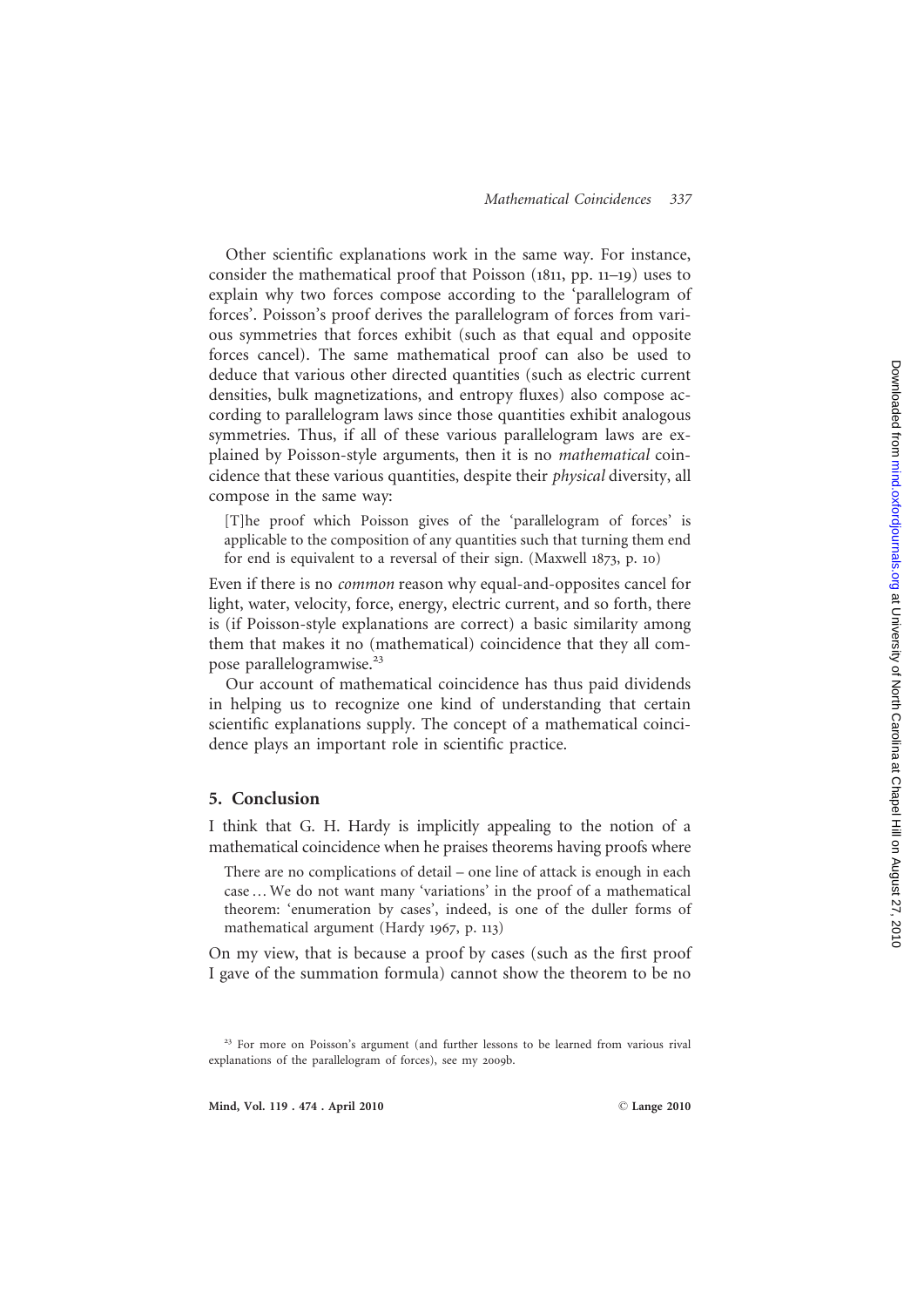Downloaded from mind.oxfordjournals.org at University of North Carolina at Chapel Hill on August 27, 2010 Downloaded from [mind.oxfordjournals.org](http://mind.oxfordjournals.org/) at University of North Carolina at Chapel Hill on August 27, 2010

338 Marc Lange

coincidence. A proof by cases is the only explanation that a mathematical coincidence is capable of receiving.<sup>24</sup>

### References

- Baker, Alan 2005: 'Are There Genuine Mathematical Explanations of Physical Phenomena?' Mind, 114, pp. 223-38.
- Baker, Alan forthcoming: 'Mathematical Accidents and the End of Explanation'. Forthcoming in Bueno and Linnebo.
- Bueno, Otávio and Øystein Linnebo (eds) forthcoming: New Waves in the Philosophy of Mathematics. Forthcoming from Palgrave Macmillan.
- Colyvan, Mark 2001 : The Indispensability of Mathematics. Oxford: Oxford University Press.
- —— 2002: 'Mathematics and Aesthetic Considerations in Science'. Mind, 111, pp. 69-78.
- Corfield, David 2005: 'Mathematical Kinds, or Being Kind to Mathematics'. Philosophica, 74, pp. 30-54.
- Czermak, J. (ed.) 1993 : Philosophy of Mathematics, Proceedings of the 15th International Wittgenstein Symposium, Volume 1. Vienna: Verlag Hölder-Pichler-Tempsky.
- Davis, Philip J. 1981: 'Are There Coincidences in Mathematics?' The American Mathematical Monthly, 88, pp. 311-20.
- Feynman, Richard, Robert Leighton, and Matthew Sands 1963: The Feynman Lectures on Physics, Volume 2. Reading MA: Addison-Wesley.
- Gowers, William Timothy 2007: 'Mathematics, Memory, and Mental Arithmetic'. In Leng, Paseau, and Potter 2007, pp. 33 –58 .
- Guy, Richard K. 1988: 'The Strong Law of Large Numbers'. The American Mathematical Monthly, 95, pp. 697-712.
- Hafner, Johannes and Paolo Mancosu 2005: 'The Varieties of Mathematical Explanation'. In Mancosu, Jørgensen, and Pedersen 2005, pp. 215-50.
- Hanna, Gila 1990: 'Some Pedagogical Aspects of Proof'. Interchange, 21, pp. 6 –13 .

<sup>&</sup>lt;sup>24</sup> My thanks to audiences at North Carolina State University and the University of North Carolina at Chapel Hill, as well as to Tim Gowers, Chris Haufe, and Roy Sorensen. Thanks also to the referees for several valuable suggestions.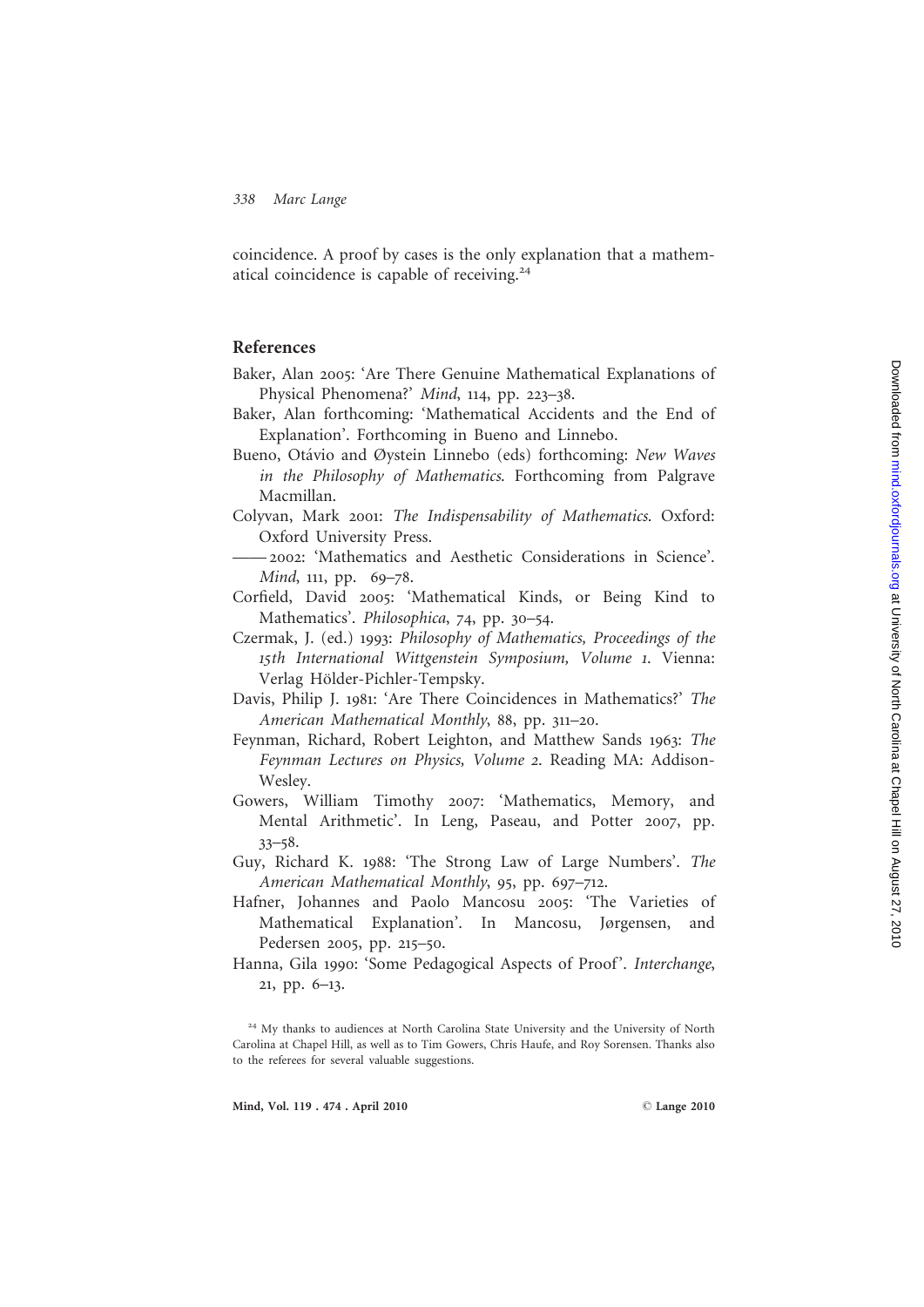- Hardy, G. H. 1967: A Mathematician's Apology. Cambridge: Cambridge University Press.
- Hume, David 1980: Dialogues Concerning Natural Religion, ed. Richard Popkin. Indianapolis: Hackett.
- Kitcher, Philip 1975: 'Bolzano's Ideal of Algebraic Analysis'. Studies in History and Philosophy of Science, 6, pp. 229-69.
- —— 1976: 'Explanation, Conjunction and Unification'. Journal of Philosophy, 73, pp. 207-12.
- 1982: 'Explanatory Unification'. Philosophy of Science, 48, pp. 507 –31 .
- —— 1984 : The Nature of Mathematical Knowledge. Oxford: Oxford University Press.
- —— 1989: 'Explanatory Unification and the Causal Structure of the World'. In Kitcher and Salmon 1989, pp. 410-505.
- Kitcher, Philip and Wesley Salmon (eds) 1989: Scientific Explanation: Minnesota Studies in the Philosophy of Science, Volume XIII. Minneapolis: University of Minnesota Press.
- Lange, Marc 2000: Natural Laws in Scientific Practice. New York: Oxford University Press.
- —— 2009a: 'Why Proofs by Mathematical Induction are Generally Not Explanatory'. Analysis, 69, pp. 203-11.
- 2009b: 'A Tale of Two Vectors'. Dialectica, 63, pp. 397-431.
- 2009c: 'Dimensional Explanations'. Nous, 43, pp. 742-75.
- Leavitt, David 2007: The Indian Clerk. New York: Bloomsbury USA.
- Leng, Mary, Alexander Paseau, and Michael Potter (eds) 2007 : Mathematical Knowledge. Oxford: Oxford University Press.
- Lewis, David 1986a: Philosophical Papers: Volume 2. Cambridge: Cambridge University Press.
- —— 1986b: 'Causal Explanation'. In Lewis 1986a, pp. 214 –40 .
- Lord, Nick 2007: 'An Amusing Sequence of Trigonometric Integrals'. The Mathematical Gazette, 61(521), pp. 281-5.
- Mancosu, Paolo (ed.) 2008a: The Philosophy of Mathematical Practice . Oxford: Oxford University Press.
- —— 2008b: 'Mathematical Explanation: Why It Matters'. In Mancosu 2008a, pp. 134-50.
- Mancosu, Paolo, Klaus Frovin Jørgensen, and Stig Andur Pedersen (eds) 2005 : Visualization, Explanation, and Reasoning Styles in Mathematics. Dordrecht: Springer.
- Maxwell, James Clerk 1873 : A Treatise on Electricity and Magnetism: Volume 1. Oxford: Clarendon Press.